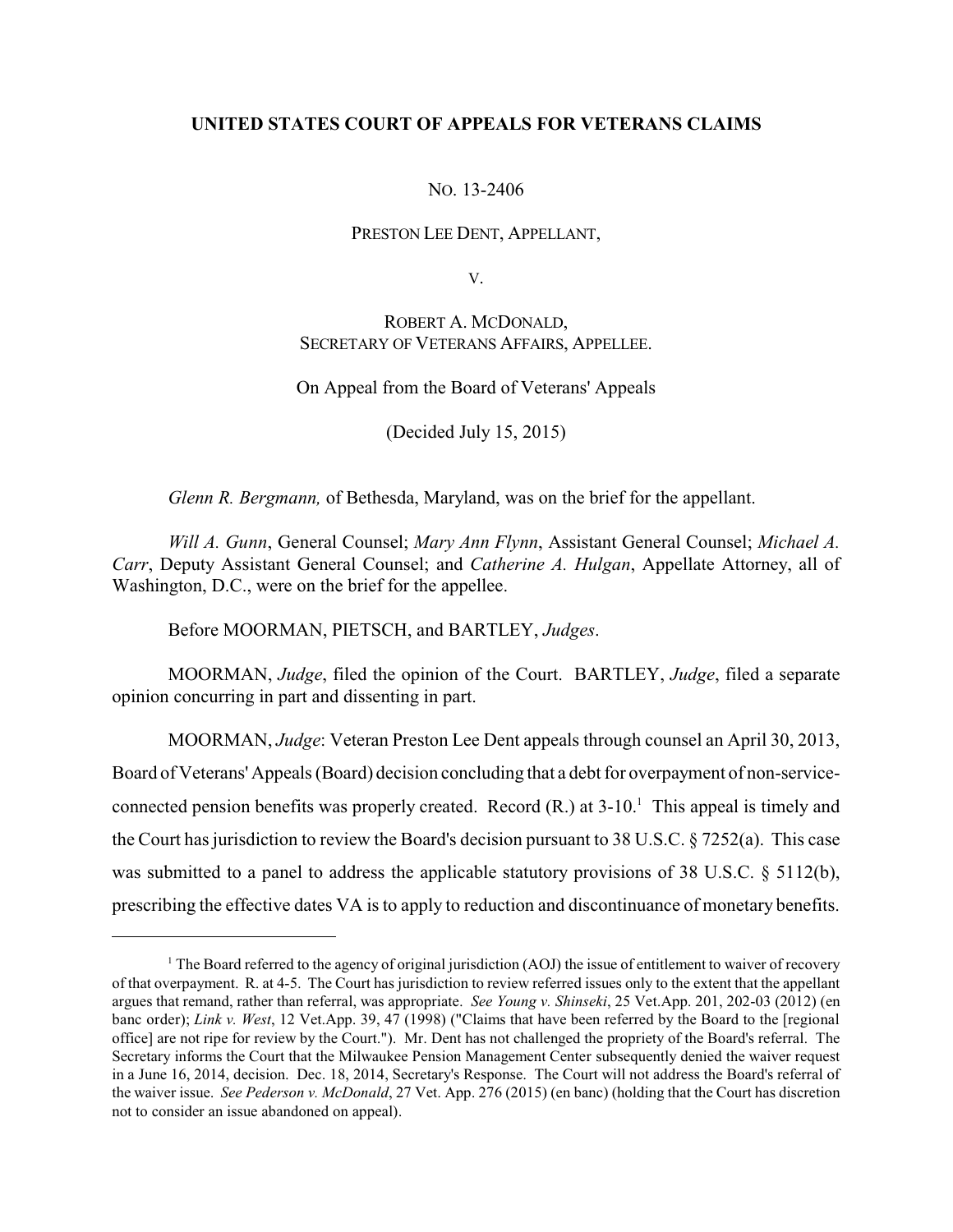In so doing, we hold that  $(1)$  "award" in 38 U.S.C. § 5112(b)(9) and  $(10)$  includes "payments of awards," such as the payment of a running award of pension as in this case; and (2) the "beneficiary's knowledge," 38 U.S.C. § 5112(b)(9), and "administrative error or error in judgment," 38 U.S.C. § 5112(b)(10), are factors to be considered in determining the validity of a debt where, subsequent to the initial award of VA pension benefits, a beneficiary experiences a "change in income," 38 U.S.C. § 5112(b)(4)(A). Accordingly, the Court holds that, in determining whether an erroneous payment resulted in a valid debt in circumstances involving a running award, VA must consider, when the issue is raised, whether the continued payment of the running award was based on VA "administrative error or error in judgment." The Court further holds that the Board did not err in finding that the continued payment of the pension award in this case was not based "solely on administrative error or error of judgment" and that Mr. Dent had knowledge of the erroneous continued payments. Accordingly, the Court will affirm the portion of the April 30, 2013, Board decision finding that the overpayment debt against Mr. Dent was validly created. The Court will remand the matter of the proper amount of that debt, in addition to the assignment of an appropriate effective date for the reduction and discontinuance of the pension award, with the instruction that the Board further remand that issue to the appropriate VA regional office (RO) for issuance of a Statement of the Case (SOC).

# **I. FACTS**

Mr. Dent served on active duty in the U.S. Navy from September 1974 to July 1977. R. at 359, 380. On February 12, 2008, Mr. Dent submitted a VA application for compensation and pension. R. at 341-54. As part of the application he was required to complete Part D. Part D, Section V, instructed Mr. Dent to give VA specific information about the income he received and the income he expected to receive from all sources and then referred him to tables on the next page,

 $B<sup>2</sup>$  By way of background, "improved pension" refers to the pension program subsequent to December 31, 1978, under Public Law 95-588, 92 Stat. 2508 ("Veterans' and Survivors' Pension Improvement Act of 1978"); "section 306 pension" refers to the program available on or after July 1, 1960, and through December 31, 1978, that arose out of Public Law 86-211, 73 Stat. 432 (The "Veterans' Pension Act of 1959"); and "old-law pension" refers to the program available before July 1, 1960. *See generally* 69 Fed. Reg. 77578, 77580 (Dec. 27, 2004) (Proposed rule) (summarizing background of prior pension programs). As discussed below, certain annual income is countable income for purposes of determining eligibility for pension and the monthly rate of pension.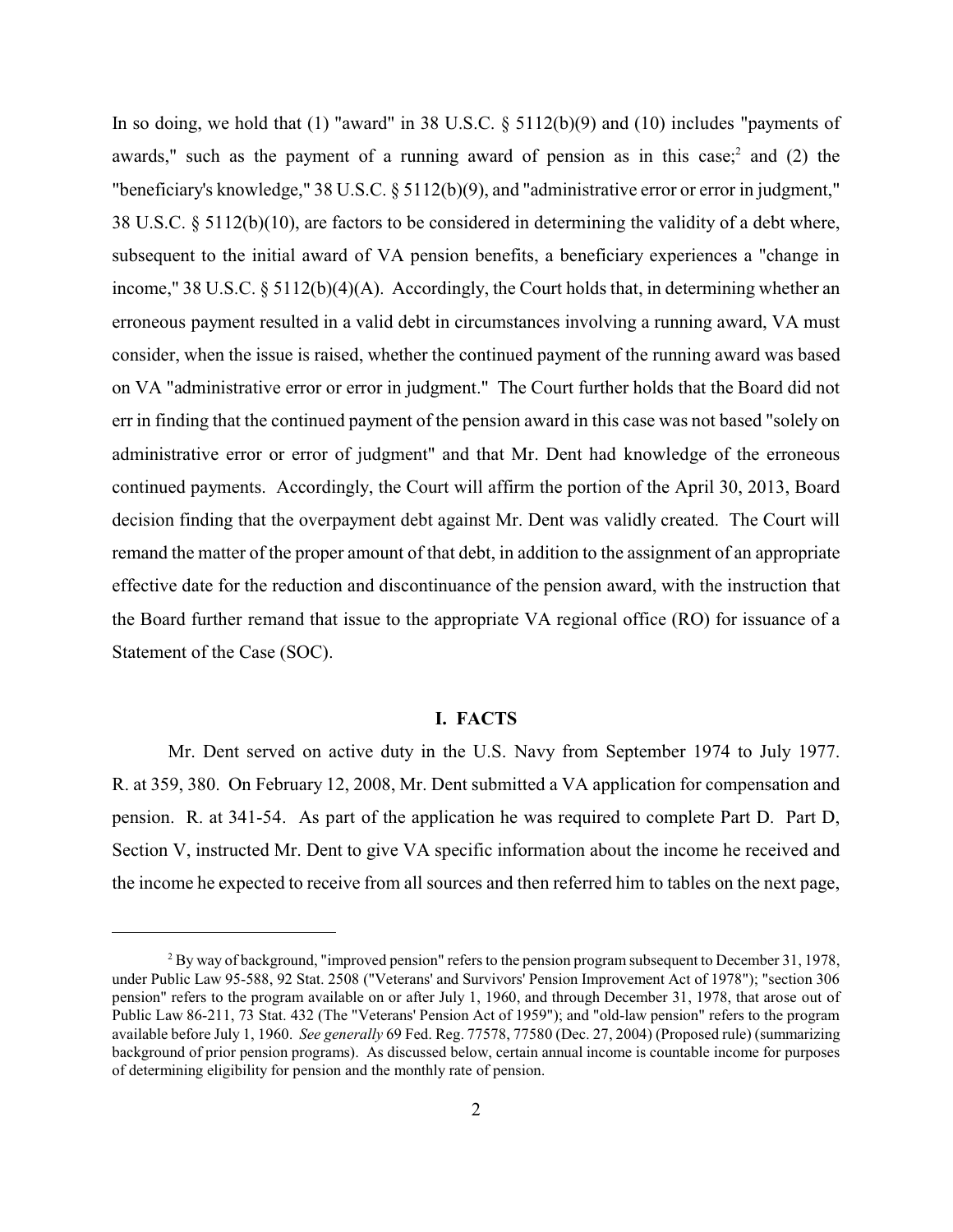which included "[s]ources of recurring monthly income," including "Social Security" and "Supplemental Security (SSI)/Public Assistance," and corresponding blocks for him to record any such income. R. at 353-54. Mr. Dent indicated that, at that time, he was not receiving any recurring monthly income. R. at 354. Section V also explained: "If you are receiving monthly benefits, give us a copy of your most recent award letter. This will help us determine the amount of benefits you should be paid." R. at 353. Part D, Section V, further instructed Mr. Dent that "[p]ayments from any source will be counted, unless the law says that they don't need to be counted," and that "VA will determine any amount that does not count." *Id*.

In November 2008, the RO, inter alia, awarded Mr. Dent non-service-connected pension benefits in the monthly amount of \$931, effective February 12, 2008, the date of his claim. R. at 148-58. The cover letter stated: "We awarded your benefit because you have no income from February 12, 2008." R. at 148-49. The letter also explained that Mr. Dent was "responsible to tell [VA] right away if . . . [his] income or the income of [his] dependents changes (e.g., earnings, *Social Security benefits*, lottery and gambling winnings)." R. at 150 (emphasis added).

The cover letter also noted: "We enclosed a VA Form 21-8768, 'Disability Pension Award Attachment' which explains important factors concerning your benefits," and the end of the letter referred again to the form as an enclosure (R. at 149, 152), but the record does not appear to contain a copy of that form. *See* Reply Brief (Br.) at 2. That form, which the Secretary appended to his brief, sets forth several conditions that affect the right to pension payments, the first of which is a change in income. Secretary's Br. at A-3 [hereinafter VA Form 21-8768]. With respect to that condition, the form states:

Your rate of pension depends upon the amount of family income and the number of dependents. Your benefits may be affected by any changes in the amount of family income and marital or dependency status of you or your dependents.

a. Change in family income and net worth: You are required to report the total amounts and sources of all income and net worth for you and your dependents for whom you have been awarded benefits.

*Id*. At the bottom of the form, under the heading "**IMPORTANT,**" is the following instruction: "Notify us immediately if there is a change in any condition affecting your right to continued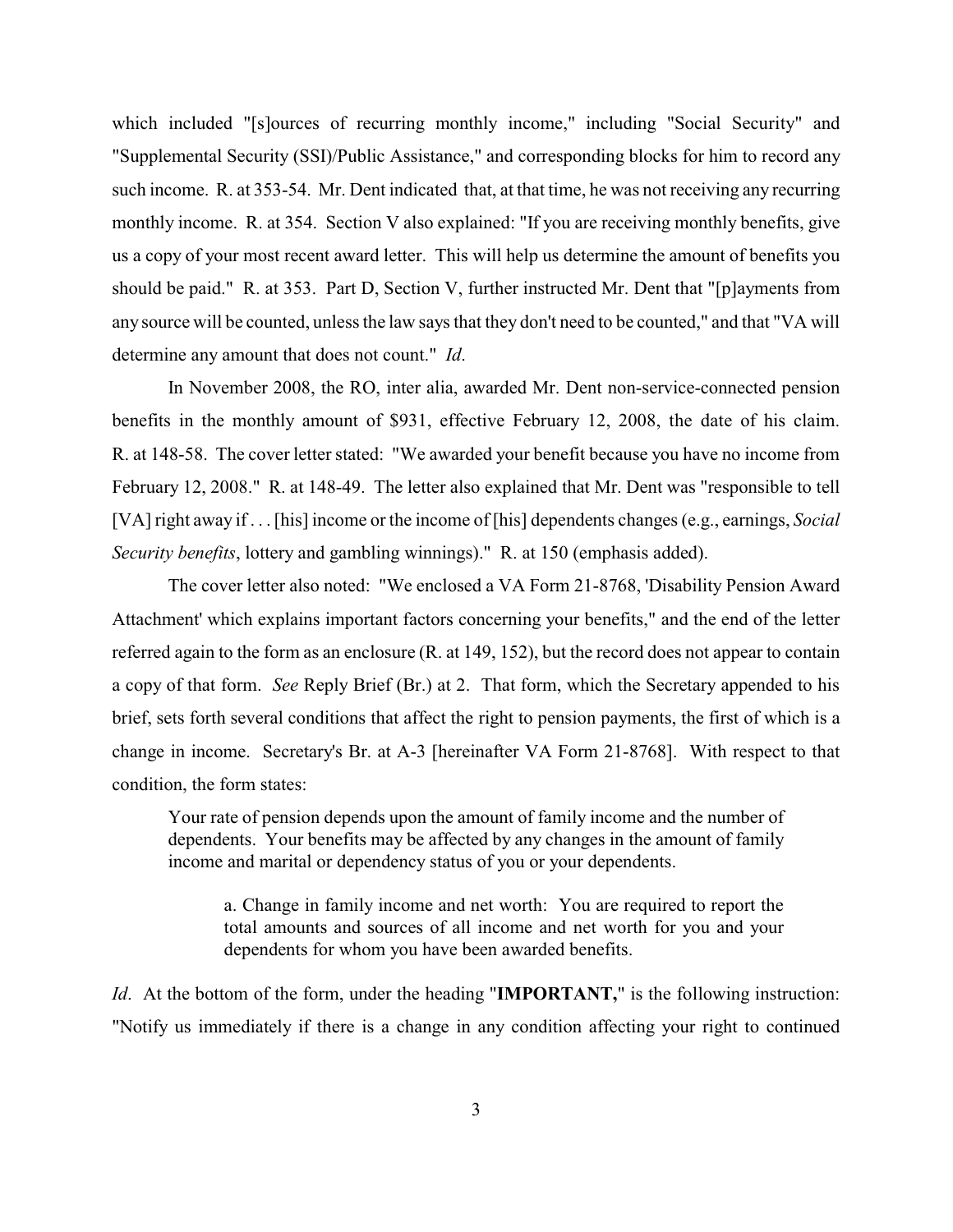payments. Failure to notify us of these changes immediately will result in an overpayment which is subject to recovery." *Id*.

In January 2009, Mr. Dent sent the RO a copy of a December 2008 Social Security Administration (SSA) decision awarding Supplemental Security Income  $(SSI)^3$  from July 1, 2007, to November 30, 2008, (R. at 117-32) and informing him that SSA would "be in touch . . . about [SSI] back payments." (R. at 118). Although not entirely clear from the letter, it appears that SSA concluded that, beginning December 1, 2008, Mr. Dent's income would exceed the threshold for SSI payments because of his receipt of other monthly Social Security disability benefits. *See* R. at 118 (referencing a "one-time payment of Social Security benefits . . . received December 2008 of \$877.00" and other monthly "Social Security benefits . . . of \$927.00 for January 2009"), 131 (SSA's calculation that he was not eligible to receive SSI for December 2008 because his \$877 Social Security benefit for that month (with adjustments) exceeded the monthly \$637 SSIrate), 132 (SSA's calculation that he was not eligible to receive SSIfrom "January 2009 on" because his \$927 monthly Social Security benefit as of that date (with adjustments) exceeded the \$674 SSI rate.

In January 2009, Mr. Dent sent the RO a copy of the SSA award letter, his VA pension check dated December 31, 2008, which he voided, and a letter explaining why he was returning that check. R. at 133-37. That letter stated:

I was instructed by the local VA office to send you this. As I understand it[,] I am only to receive the difference between the VA disability and my SSDI [(Social Security Disability Insurance)].<sup>[4]</sup> (I do not know how much of my SS[A] check is SSI and how much is SSDI.)

I believe though that I am only to receive from you  $\lceil \frac{1}{9} \rceil 985 - \lceil \frac{1}{9} \rceil 927 = \frac{1}{9}58.00$  from your office. Please correct me if I am wrong. (I did not cash the check you sent me for Jan[uary] because I also received an SS[A] check.) I am writing VOID on the check I am returning.

<sup>&</sup>lt;sup>3</sup> SSI is a need-based income supplement program funded by general tax revenues (not Social Security taxes) designed to help aged, blind, and disabled people who have little or no income afford basic necessities such as food, clothing, and shelter. "Supplemental Security Income," SSA, http://www.ssa.gov/ssi/ (last visited July 13, 2015).

<sup>&</sup>lt;sup>4</sup> SSDI is an insurance-like program that pays a disabled person benefits from Social Security taxes. "Benefits for People with Disabilities," SSA, http://www.ssa.gov/disability/ (last visited July 13, 2015).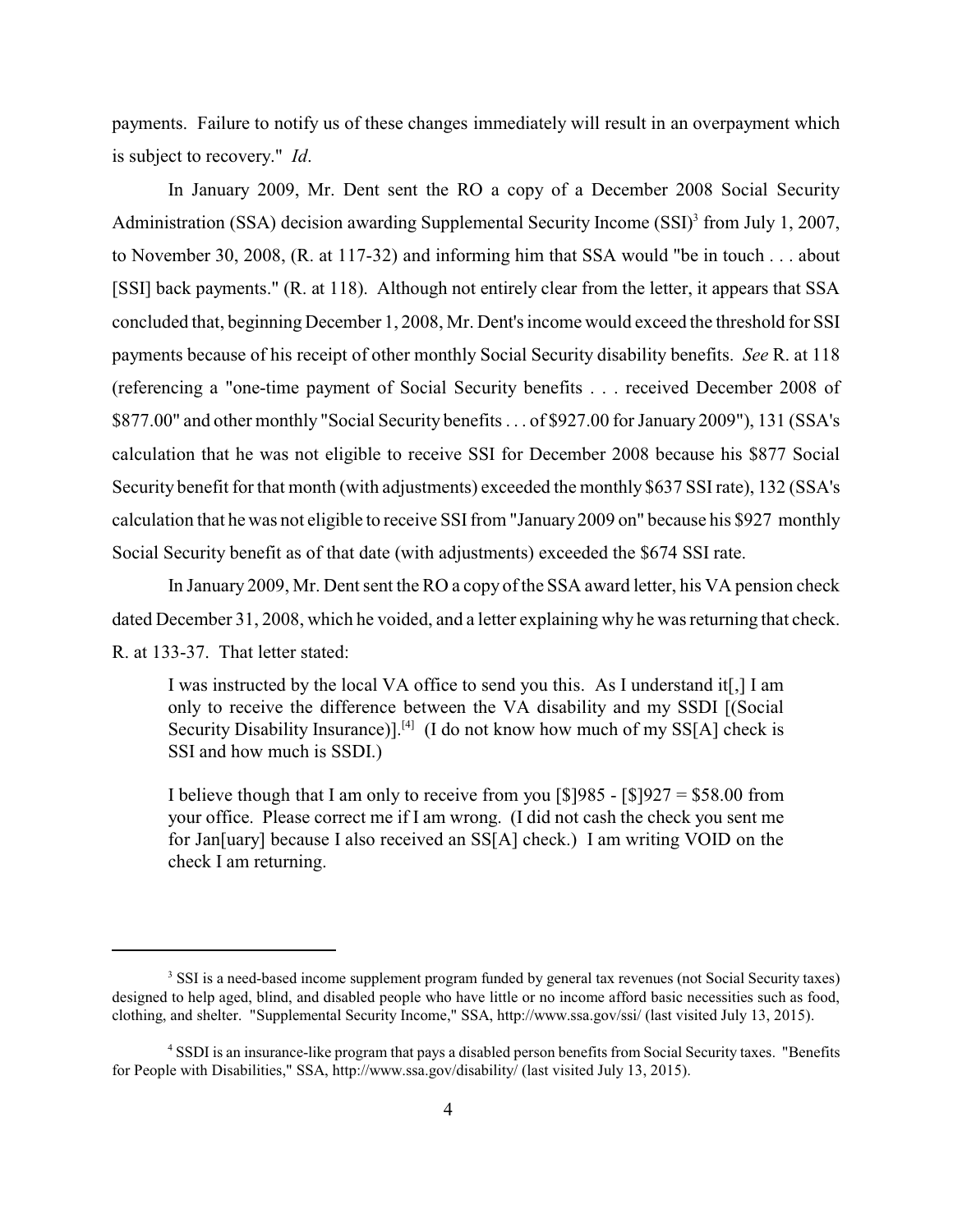R. at 136-37.<sup>5</sup> VA did not respond to that letter until September 2009, and Mr. Dent continued to receive and cash VA pension checks at the full, unadjusted rate following his return of the December 2008 VA check. *See* R. at 16, 77-78.

Five months later, in June 2009, the RO alerted the Milwaukee office of the VA Pension Management Center (PMC)<sup>6</sup> that, according to an SSA "share screen," Mr. Dent had been awarded SSI retroactive to December 2007, that he "switched" from SSI to another Social Security disability benefit in December 2008, and that he was subsequently paid a lump-sum amount of \$24,484.11 in retroactive Social Security disability benefits. R. at 104. The RO indicated that Mr. Dent had been receiving non-service-connected pension "with no income" since March 2008, deferred decisionmaking, and instructed the PMC to "take the appropriate steps in this case." *Id*.

 $\frac{1}{2}$  "For current-law pension  $[(i.e., \text{Improved}~Pension)]$  purposes, SSI income is considered to be income from welfare and is not countable." VA ADJUDICATION PROCEDURES MANUAL REWRITE (M21-1MR), pt. V, subpt. iii, ch. 1, § B(1)(k) (SSI Program), [http://www.benefits.va.gov/WARMS/M21\\_1MR5.asp](http://www.benefits.va.gov/WARMS/M21_1MR5.asp) (follow Subpart III, Chapter 1, "Section B - Social [S]ecurity Administration (SSA) Benefits Program" hyperlink; then scroll to Topic 1) (Topic 1 last revised June 15, 2015) (last visited July 13, 2015). SSDI, however, is considered income that is countable. *See* 38 C.F.R. § 3.262(f) (2015).

As an aside, we clarify our citation to the Agency manual, which provides instructions to the Agency's adjudicators, including procedures for, among other matters, the adjudication of claims for pension. As this Court has recognized, the Agency's manual "is dynamic rather than static," and manual provisions are "amended, added[,] and deleted on a continual basis for any number of policy, legal[,] or administrative reasons." *Fugere v. Derwinski*, 1 Vet.App. 103, 109 (1990). In this regard, the Court notes that the manual was previously titled the Adjudication Procedures Manual, M21-1. Subsequently, the Agency referred to its manual, as rewritten in part, as the M21-1MR (the "MR" designation stands for "Manual Rewrite"), and now it appears that the Agency is once again updating large portions and referring to the updated version as the "M21-1" without using the added "MR" designation despite its online location within the M21-1MR. *See*, *e.g.*, M21-1MR, pt. V, subpt. iii, ch. 1, § B(1)(k) (SSI Program) ("Reference: For more information on exchanging information with the SSA, see M21-1, Part III, Subpart iii, 3.B." (referencing "M21-1," but found online under "M21-1MR - Adjudication Procedures Manual Rewrite," at [http://www.benefits.va.gov/WARMS/M21\\_1MR3.asp](http://www.benefits.va.gov/WARMS/M21_1MR3.asp) (follow Subpart III, Chapter 3, "Section B - SSA Requests for Information from VA" hyperlink.)). To avoid confusion, the Court cites to the Agency manual provisions using "M21-1MR" because the Agency makes the new M21-1 provisions available on its website under that source.

<sup>&</sup>lt;sup>6</sup> VA has three PMCs that serve different regions of the country: one in Philadelphia for the east coast and New England, one in Milwaukee for the central United States, and one in St. Paul for the western United States. *See* "Pension Management Centers," VA, http://www.benefits.va.gov/PENSION/resources-contact.asp (last visited July 13, 2015).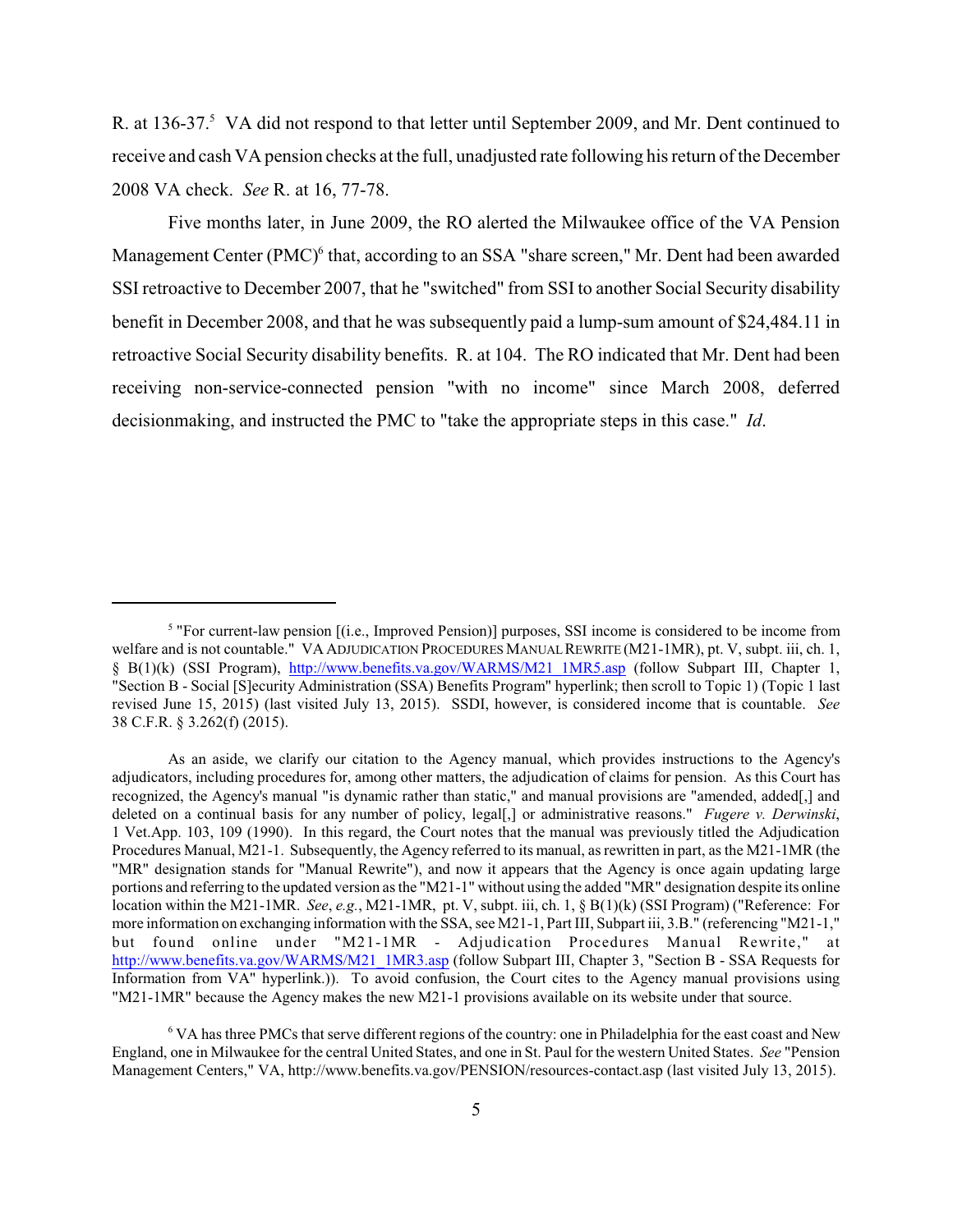In July 2009, the PMC accessed SSA's electronic information sharing system<sup>7</sup> and obtained a history of Mr. Dent's receipt of SSA payments of Retirement, Survivors, and Disability Insurance  $(RSDI).$ <sup>8</sup> R. at 96-97. That payment history reflects that Mr. Dent received a one-time RSDI payment of \$877 on December 24, 2008; a lump-sum retroactive RSDI payment of \$24,484.11<sup>9</sup> on April 9, 2009; and recurring monthly RSDI payments of \$927 from January 2009 to July 2009. R. at 96.

In September 2009, the PMC sent Mr. Dent a letter informing him that SSA benefits were considered countable income for VA pension purposes. R. at 98-101. The PMC proposed to substantially reduce his monthly non-service-connected pension payments effective January 1, 2009–the date that he began receiving monthly RSDI payments–and to stop pension payments altogether retroactive to May 1, 2009–the date that his total income exceeded the maximum allowable amount for pension payments by virtue of the April 2009 award of retroactive RSDI payments in the amount of \$24,484.11. *Id*. The PMC explained that this adjustment would result in an overpayment of benefits; that Mr. Dent would subsequently be notified of the exact amount of the overpayment and be given information regarding repayment; and that, if he continued to accept pension payments at the current rate, he would have to repay all or part of those payments. R. at 98, 100. The PMC also informed him that he had 60 days to submit evidence and argument to dispute the proposed reduction and discontinuance of his pension benefits and that, if he failed to do so, the proposed adjustment would take effect. R. at 99-100. The PMC did not, however, acknowledge that Mr. Dent in January 2009 had informed the RO of an award of Social Security benefits or that the RO in June 2009 had accessed information directly from SSA regarding his benefits.

<sup>&</sup>lt;sup>7</sup> SSA maintains a real-time data sharing system, the Federal Online Query (FOLQ) system, that allows federal agencies to electronically access and obtain information regarding an individual's SSA benefits payments. *See* M21-1MR, pt. III, subpt. iii, ch. 3, § A(3)(a)-(c), [http://www.benefits.va.gov/WARMS/M21\\_1MR3.asp](http://www.benefits.va.gov/WARMS/M21_1MR3.asp) (followSubpart III, Chapter 3, "Section A - Department of Veterans Affairs (VA) Requests for Information from the SSA" hyperlink; then scroll to Topic 3) (Topic 3 last revised June 17, 2014) (describing FOLQ) (last visited July 13, 2015).

RSDI includes all SSA *insurance* benefits and therefore does not include SSI. *See* "Reducing Improper <sup>8</sup> Payments," SSA, http://www.ssa.gov/improperpayments/recoveryEfforts.html (last visited July 13, 2015).

<sup>&</sup>lt;sup>9</sup> Although the calculation is somewhat unclear, it appears that this is the net amount of retroactive RSDI paid to Mr. Dent after \$2,411.75 in attorney fees and an SSI windfall offset of \$4,705.34.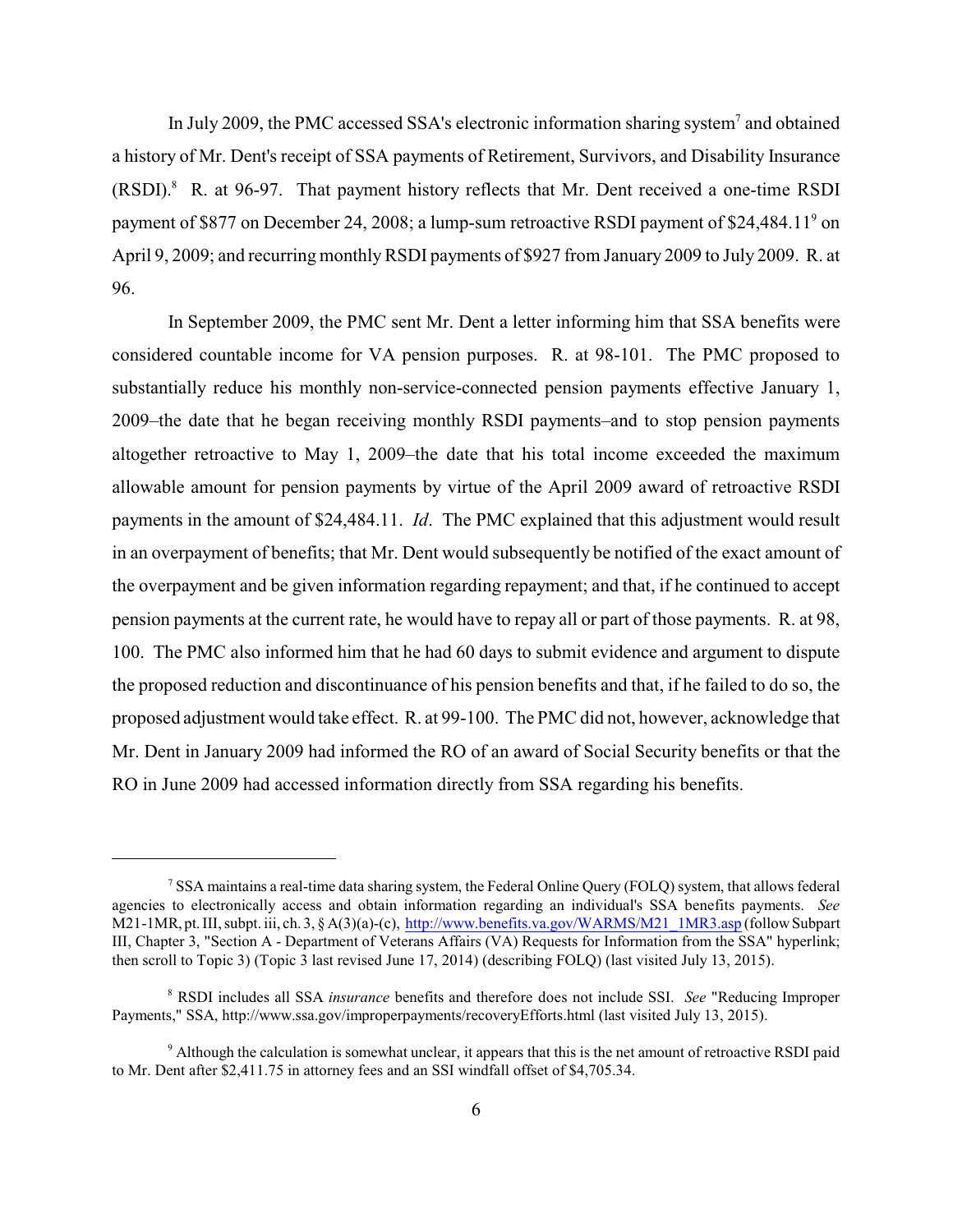Mr. Dent did not timely respond to the September 2009 PMC letter, and, in November 2009, the PMC contacted SSA to verify the amount of Social Security disability benefits–i.e., RSDI and SSI–that had been paid. R. at 90. The RSDI calculation was the same as the one received in July 2009 (R. at 96), except that the new calculation showed recurrent monthly RSDI payments through December 2009 (R. at 93). The SSI calculation came to \$8,201.11, which included a \$7,951.11 lump-sum retroactive payment in December 2008 and an unexplained one-time payment of \$250 in May 2009. R. at 94-95.

In December 2009, the PMC implemented the reduction and discontinuance of VA pension benefits proposed in September 2009. R. at 82-87. Specifically, the PMC notified Mr. Dent that his monthly pension payments would be retroactivelyadjusted from \$985 per month to \$108 for January 2009, to \$58 per month from February 2009 to April 2009, and to \$0 thereafter. R. at 82-83. The PMC also informed him that, as a result of this adjustment, he had "been paid too much" and would be contacted shortly regarding the amount of the debt and how to repay it. R. at 83.

The next month, Mr. Dent sent the PMC a letter disputing those reductions and the resultant debt. R. at 626. He stated that, in January 2009, he had voided and returned his December 2008 pension check and had contacted the RO to clarify whether he might receive concurrent payments from VA and SSA, but did not receive a response. *Id*. He explained: "When Ireceived another \$985 check for January 2009, I figured I had been given the wrong information and that I was to receive both checks. . . . In retrospect[,] I did alert you when I received a check I did not think I was supposed to get. Your offices kept sending them." *Id*.

Later in January 2010, the PMC sent the veteran a letter notifying him that he had been overpaid \$11,538 and needed to repay that debt. R. at 627. That letter indicated that VA Form 0748, "Notice of [Debtor] Rights and Obligations," was enclosed in the mailing (*id*.), but the record also does not appear to contain a copy of that form. That form, which the Secretary appended to his brief, states that the debtor has the right to dispute the existence or the amount of the debt or request a waiver of the debt. Secretary's Br. at A-5.

In February 2010, Mr. Dent submitted a statement expressing disagreement with that debt. R. at 77-81. He recounted actions he took in January 2009 and his belief at that time that VA was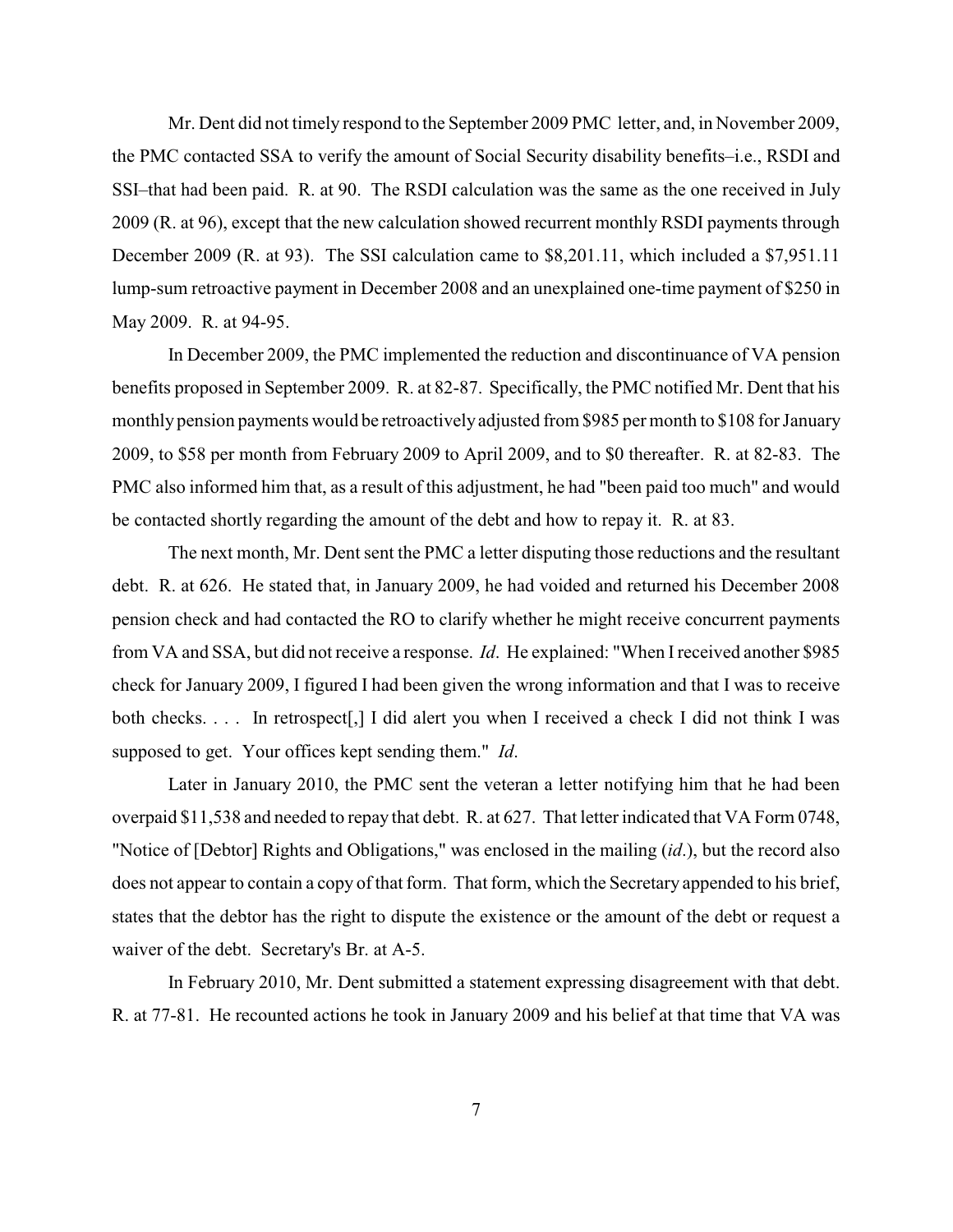only supposed to pay him the difference between his regular pension rate and the rate of his monthly Social Security disability benefits. R. at 77. He explained:

My first check came at the end of December of 2008. From the rumors I had heard I was only supposed to receive the difference between my SS disability and the VA check. Therefore I voided out the December check and returned it along with a letter explaining what I just said. The next month (the end of Jan[uary] 2009)[,] Ireceived another check. I figured the rumors I heard were wrong. The checks kept coming. I then received a letter dated 1 September 2009. Iresponded to that letter. I[t] wasn't until December of 2009 that I received any more letters. At that time my checks stop[p]ed.

R. at 77-78. He also stated that VA first alerted him of the payment error in September 2009 and asserted that he "should only have to pay back the money paid [] after. . . September." R. at 77.

In September 2010, the RO issued an SOC determining that the overpayment debt was validly created. R. at 47-69 (including reference to 38 C.F.R. § 3.660 as a pertinent regulation). The RO acknowledged Mr. Dent's January 2009 letter and stated that, "[u]nfortunately the [PMC] did not process this information immediately, but instead processed it beginning on September 1, 2009, when the proposal letter was sent to you." R. at 69. Nevertheless, the RO concluded that he was indebted to VA because "income from [SSA] is countable income." *Id*.

The next month, Mr. Dent submitted a Substantive Appeal, which stated, in pertinent part:

Based on my current finances, I cannot repay the VA pension that Ireceived. I called the VA when I was awarded my Social Security [benefits and] was told that I could keep both. I also called back [and] was told that I[may] keep the difference meaning if SS is greater than [] VA, then nothing [and] if the VA is less than SS, the[n] the VA would pay me the difference. Example: My SS =  $$927.00 + VA = 985.00$  ... I called the []RO again [and] was convinced by the Call Center in St. Louis that I could keep both [and] for me to disregard everything else. Repaying the money back to the VA would be a hardship on me. Both benefits were granted the same month [and] I didn't want to do wrong, but the VA counselor told me it was ok.

### R. at 43-44.

In August 2011, Mr. Dent attended a Travel Board hearing and testified that, when he began receiving SSA benefits, he asked representatives at a veterans service organization (Veterans of Foreign Wars (VFW) in Belleville, Illinois) whether he may receive payment from VA and SSA at the same time and got "three different answers." R. at 14-15. Mr. Dent stated that the answer that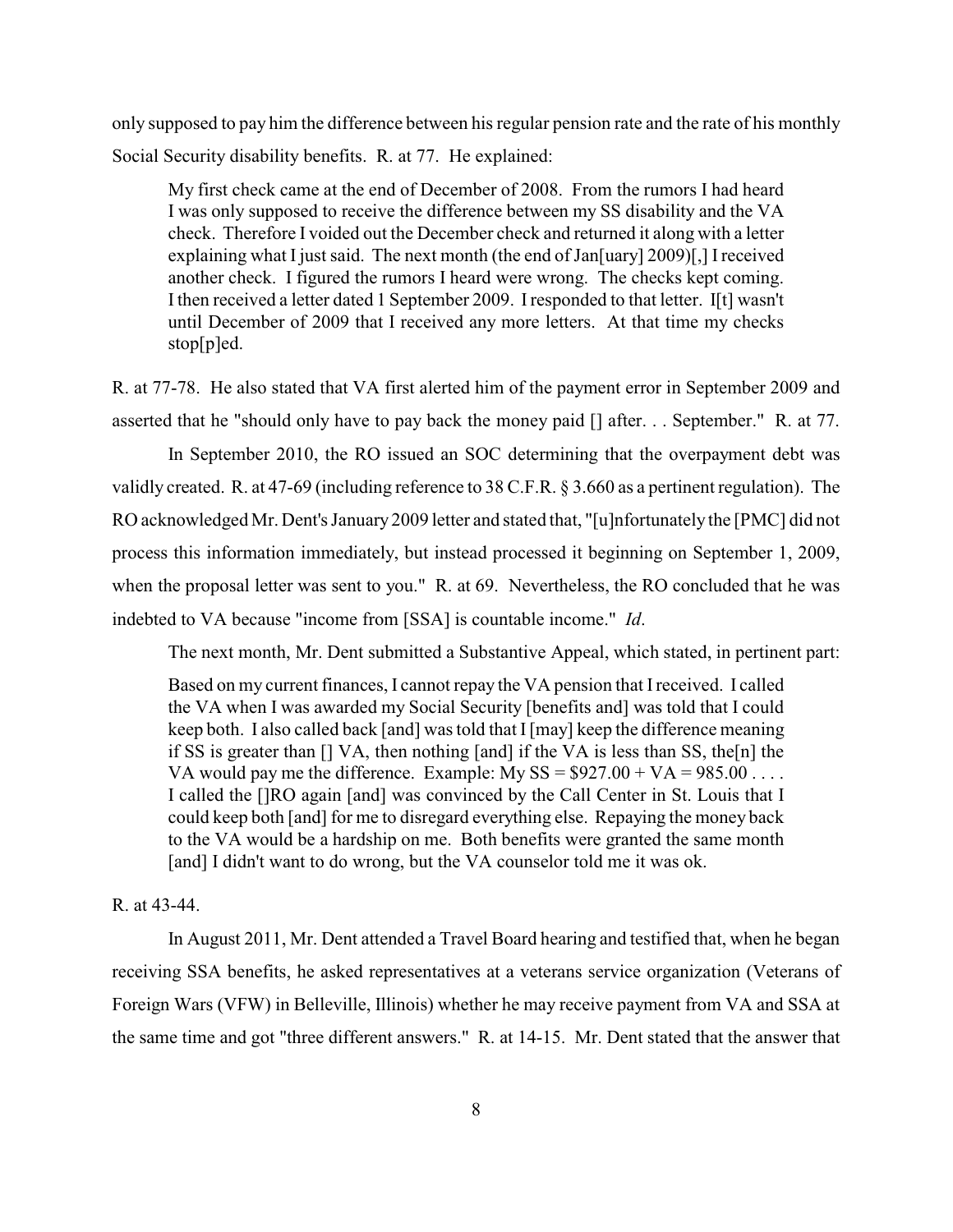"sounded most logical" was that he was only entitled to VA pension in the amount that exceeded his SSA benefits, prompting him to void the December 2008 VA pension check and return it to the RO for "adjustment." R. at 15-16. Mr. Dent explained that, when the RO did not make an adjustment and instead continued to pay him at his regular pension rate, he assumed that he was entitled to full payment from both agencies. R. at 16. He also testified that he never received the check back from VA after he voided it and returned it to VA. R. at 19.

In April 2013, the Board issued the decision currently on appeal, which found that a debt for overpayment of non-service-connected pension benefits was properlycreated. R. at 3-10. The Board focused solely on the validity of the debt because it explicitly found that it did not have jurisdiction at that time to address entitlement to waiver of the debt. R. at 4-5. The Board further acknowledged that the "exact amount of the overpayment" was not contained in the claims file. R. at 4. This appeal followed.

### **II. ANALYSIS**

#### A. The Parties' Arguments

Mr. Dent argues that the Board erred in finding that the debt created by VA's overpayment of non-service-connected pension benefits was valid because "[a]ll payments from January 2009 through September 2009 were the result of VA's administrative error." Appellant's Br. at 6. Specifically, he contends that (1) when he was initially granted pension, VA failed to notify him of the effect a subsequent award of SSA benefits would have on the amount of pension he was entitled to receive; and (2) in light of his actions in January 2009 to alert VA of a possible overpayment and VA's failure to address the situation for nine months thereafter, he should be given the benefit of the doubt and all fault should be ascribed to VA. *Id*. at 7-9. In the alternative, Mr. Dent argues that the debt was valid only from April 9, 2009–the date that he received the lump sum payment of retroactive RSDI benefits–because, prior to that date, there is no evidence that he "should have known" that he was not entitled to his pension benefits. *Id*. at 9-10.

The Secretary responds that an assessment of whether an overpayment was based solely on administrative error applies only in the *initial* award of non-service-connected pension benefits or in the *initial* pension rate. Secretary's Br. at 12-15. The Secretary contends that because the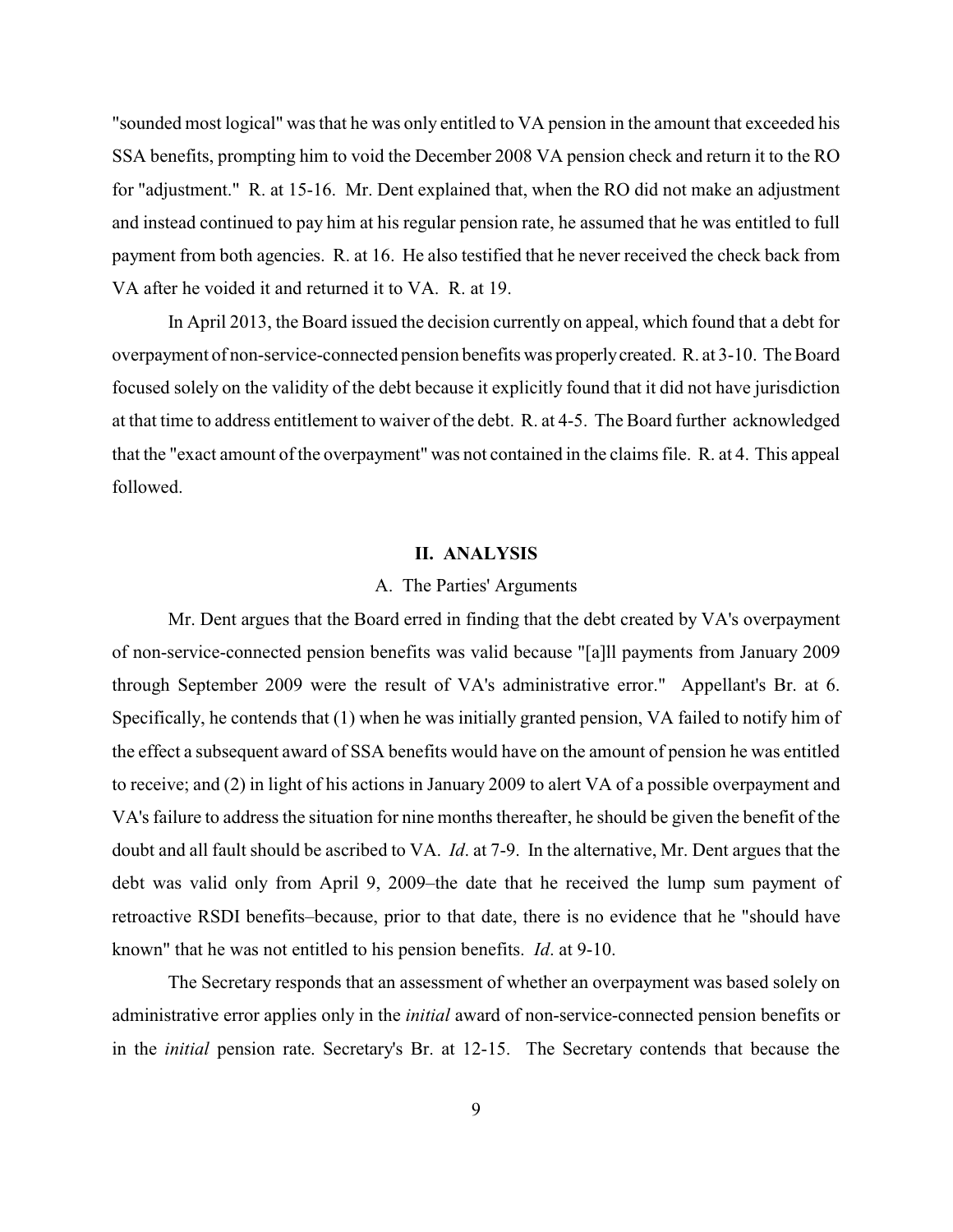appellant had a "change in income," the effective-date provisions in 38 U.S.C. § 5112(b)(4)(A) and 38 C.F.R. § 3.500(c) and § 3.660 apply, and the effective-date provision in section 5112(b)(10) based on VA administrative error does not apply. *Id*. Citing 38 C.F.R. § 3.660(a)(3), the Secretary asserts that because the appellant does not dispute his change in income due to SSA benefits, "by law, the overpayment created by the retroactive reduction and discontinuance of pension benefits is valid and 'subject to recovery' absent waiver." *Id*. at 15.

In the alternative, the Secretary argues that, assuming sections  $5112(b)(9)$  and  $(10)$  are applicable to the circumstances here and administrative error is assessed, the appellant has not shown that the overpayment resulted solely from VA administrative error. *Id*. at 16-21. In this regard, the Secretary contends that the Board's finding that the overpayment was not solely caused by VA administrative error was not clearlyerroneous because the record demonstrates that the appellant had knowledge of his duty to report a change in his income and, in his January 2009 letter to VA with his voided December 2008 pension check, expressed an understanding of the rules governing non-service-connected pension payments and, further, he had actual or constructive knowledge of the consequences of failing to do so. *Id*.

In his reply brief, Mr. Dent asserts that, given his January 2009 letter, it was "VA's own administrative delay in addressing new information that created a debt in this case, not [his] failure to disclose material facts." Reply Br. at 2. He also points out that the Secretary did not respond to his alternative argument about the debt being valid only from April 9, 2009, and contends that, at a minimum, the Court should deem that argument conceded and reverse the finding with respect to that argument. *Id*. at 3 (citing *MacWhorter v. Derwinski*, 2 Vet.App. 133, 136 (1992)).

### B. Applicable Law

Pursuant to 38 U.S.C. § 1521(a), the Secretary "shall pay to each veteran of a period of war who meets the service requirements of this section . . . and who is permanently and totally disabled from non-service-connected disability not the result of the veteran's willful misconduct, pension at the rate prescribed by [statute]." The maximum annual rates for improved pension must be reduced by the amount of the veteran's countable annual income. *See* 38 U.S.C. § 1521; 38 C.F.R. § 3.23(b) (2015); *see also Springer v. West*, 11 Vet.App. 38, 40 (1998). "Payments of any kind from any source shall be counted as income during the 12-month annualization period in which received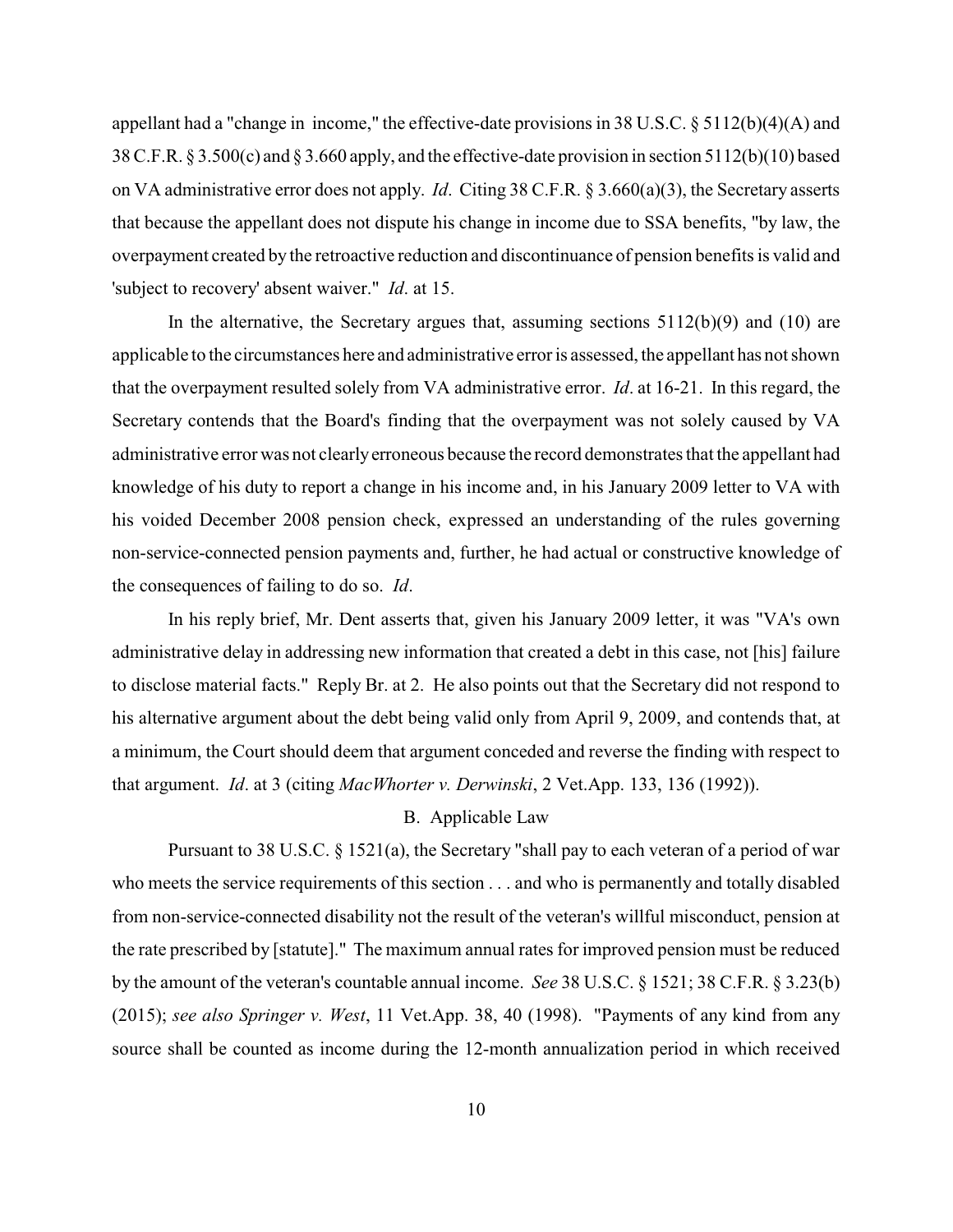unless specifically excluded under § 3.272." 38 C.F.R. § 3.271(a)(2015); *see also* 38 U.S.C. § 1503; *Martin v. Brown*, 7 Vet.App. 196, 199 (1994) ("[S]tatute and VA regulations provide that 'annual income', as defined by statute and applicable regulation, includes payments of any kind from any source, unless explicitly exempted by statute or regulation."); 38 C.F.R. § 3.262(f)(2015) (providing for the inclusion of certain Social Security benefits as countable income); 38 C.F.R. § 3.272 (2015) (enumerating categories to "be excluded from countable income for the purpose of determining entitlement to improved pension"). "Whenever there is a change in a beneficiary's amount of countable income[,] the monthly rate of pension payable shall be computed by reducing the beneficiary's applicablemaximum annual pension rate by the beneficiary's new amount of countable income on the effective date of the change in the amount of income." 38 C.F.R. § 3.273(b)(2) (2015). VA regulation describes the "monthly rate of pension" that is payable as a "running award." 38 C.F.R. §§ 3.273(b)(1), (b)(2).

The relevant authority for determining the effective dates of reductions and discontinuances of pension is 38 U.S.C. § 5112 (formerly section 3012). This section provides in pertinent part:

(a) Except as otherwise specified in this section, the effective date of reduction or discontinuance of . . . pension shall be fixed in accordance with the facts found.

(b) The effective date of a reduction or discontinuance of . . . pension– . . . .

(4) by reason of–

(A) change in income shall(except as provided in section 5312 of this title [("Annual adjustment of certain benefit rates")]) be the last day of the month in which the change occurred; ...

. . . .

(9) by reason of an erroneous award based on an act of commission or omission by the beneficiary, or with the beneficiary's knowledge, shall be the effective date of the award; and

(10) by reason of an erroneous award based solely on administrative error or error in judgment shall be the date of the last payment.

38 U.S.C. § 5112(b)(4), (9)-(10).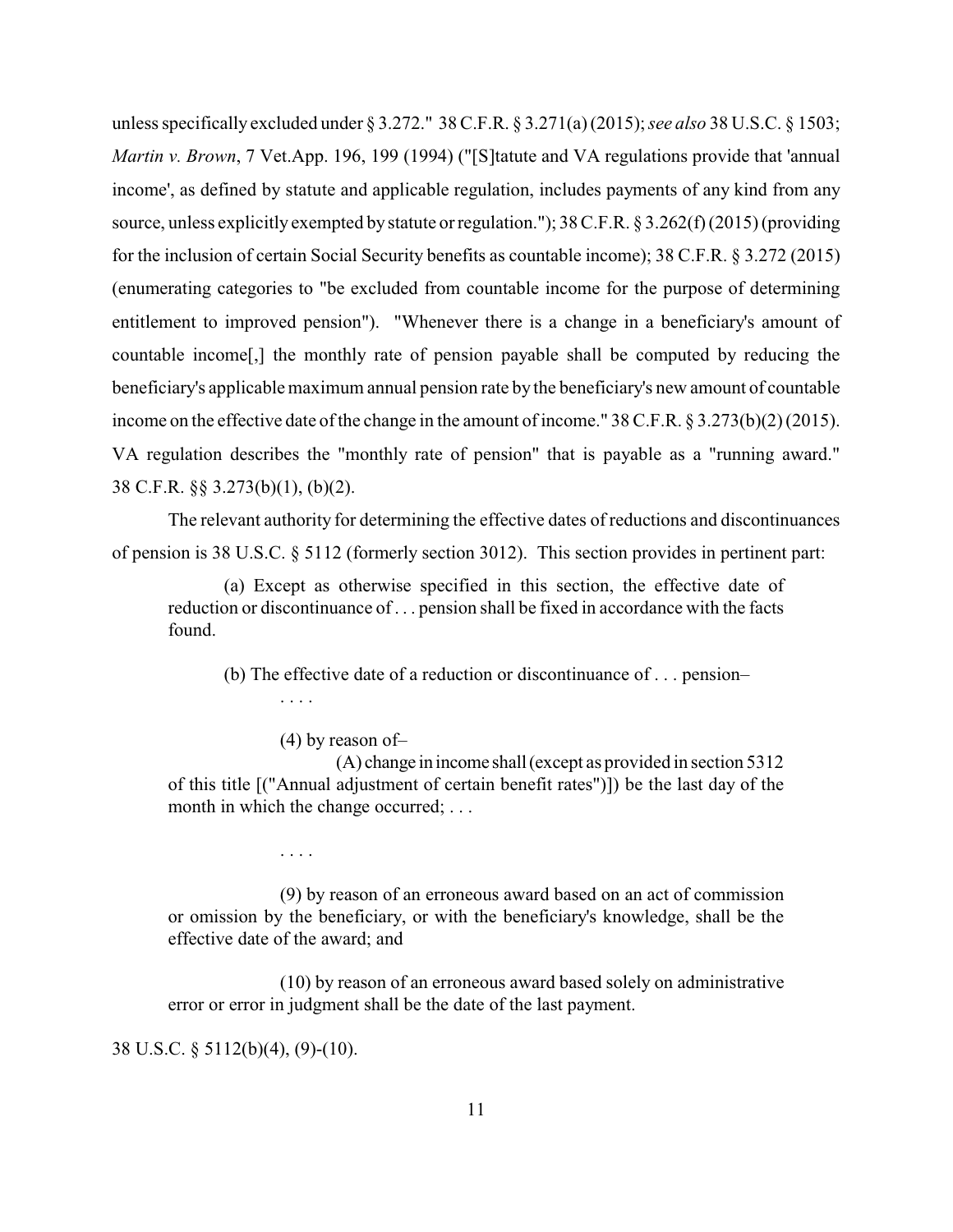Based on the provisions above, under 38 U.S.C.  $\S$  5112(b)(4)(A), when reduction or discontinuance of a pension award is required because of an increase in income, the reduction or discontinuance is required to be made effective *at the end of the month in which the increase occurred*. Under 38 U.S.C. § 5112(b)(9), however, when reduction or discontinuance of a pension award is required because the "award" was erroneous based on an act of commission or omission by the beneficiary, or with the beneficiary's knowledge, the reduction or discontinuance *shall be the effective date of the award*. Further, under 38 U.S.C. § 5112(b)(10), when reduction or discontinuance of a pension award is required because the "award" was erroneous based on administrative error or error in judgment, the reduction or discontinuance is required to be made effective *on the date of last payment*.

It is undisputed that the appellant had a "change in income." The parties dispute, however, whether sections 5112(b)(9) and (10) are for consideration in circumstances where, *subsequent* to the initial award of pension, there has been a "change in income" and an assertion that VA made an "erroneous" payment of the "award." The answer to this question depends on whether "award" in sections 5112(b)(9) and (10) refers to a running award (i.e., recurring payments made subsequent to an initial award) or is limited, as the Secretary suggests, to the initial award of pension. The dispute, therefore, lies in the meaning of "award."

# *1. Statutory Interpretation*

Statutory interpretation "starts with the words of a statute, which must be interpreted in the context of the Act as a whole," and "[w]here ambiguity persists after application of the standard tools of statutory construction, legislative history may be used to resolve any such ambiguity." *Frederick v. Shinseki*, 684 F.3d 1263, 1269 (Fed. Cir. 2012). Specifically, we must apply the two-step *Chevron* analysis. First, we must determine "whether Congress has directly spoken to the precise question at issue." *Chevron U.S.A. Inc. v. Natural Res. Def. Council, Inc.*, 467 U.S. 837, 842 (1984). "If the intent of Congress is clear, that is the end of the matter." *Id.* at 842-43. However, if "Congress has not directly addressed the precise question at issue," we must, second, determine whether VA's regulation is "based on a permissible construction of the statute." *Id.* at 843.

"[I]n a *Chevron* step-one analysis, we employ traditional tools of statutory construction and examine 'the statute's text, structure, and legislative history, and apply the relevant canons of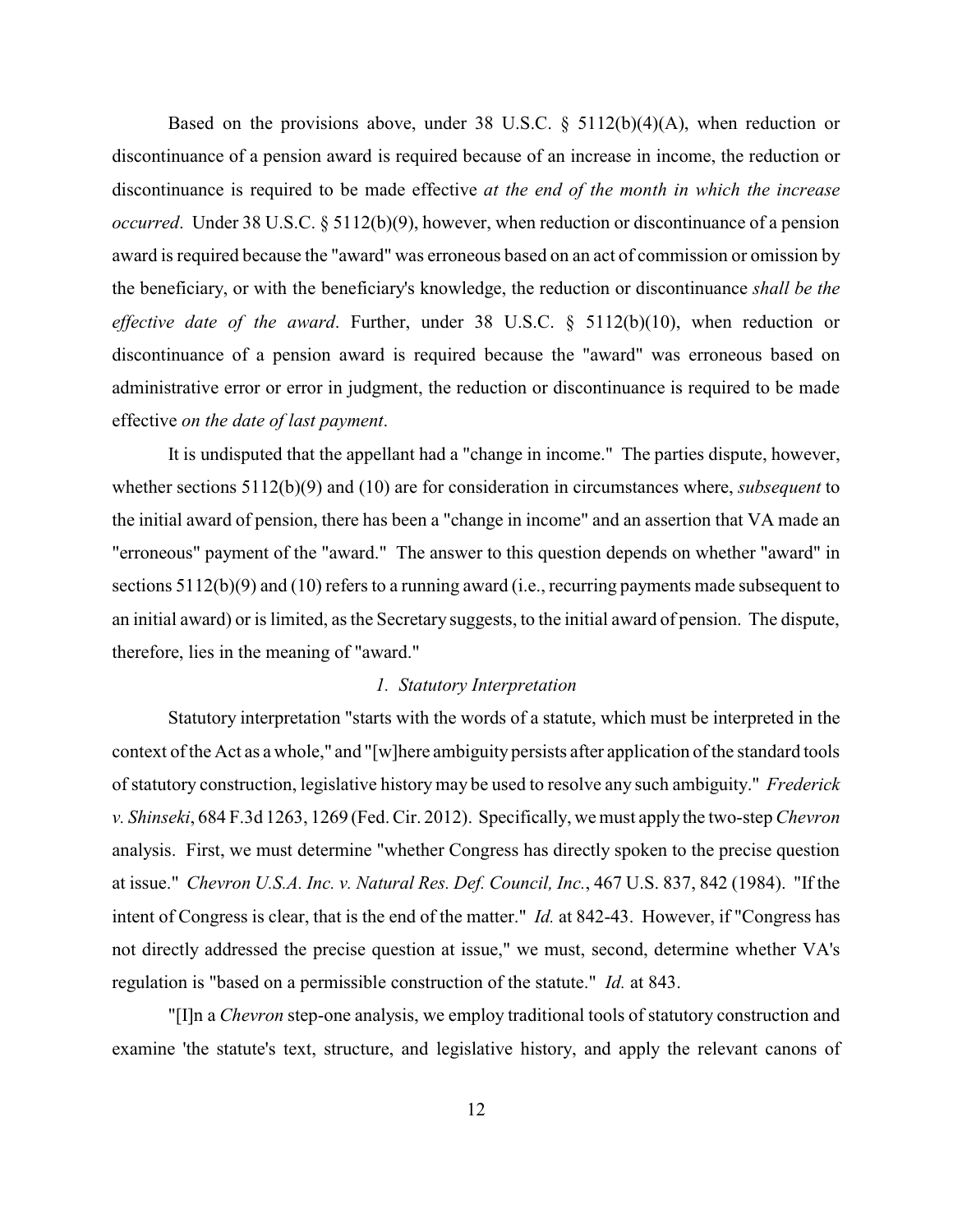interpretation.'" *Heino v. Shinseki*, 683 F.3d 1372, 1377-78 (Fed. Cir. 2012). Beginning with the statute's text, a term as general as the word "award" in section 5112 does not have a single plain meaning. *See* BLACK'S LAW DICTIONARY 950 (9th ed. 2009) [hereinafter BLACK'S] (defining "award" as "[t]he decision or determination rendered by arbitrators or commissioners, or other private or extrajudicial deciders, upon a controversysubmitted to them; also the writing or document embodying such decision."). Title 38, U.S. Code, does not define the word universally to cover all sections contained within the title, and section 5112 does not define it for purposes of that section. As illustrated by section 5111(d), which defines "award" for the purpose of that section only, the definition of "award" may refer to different types of awards, such as "an original or reopened award" or "an increased award." 38 U.S.C. § 5111(d); *see also, e.g.*, 38 U.S.C. § 1117 (h)(2)(A) (specifying "the *original* award of compensation or service connection" (emphasis added)). Thus, the plain meaning of the term "award" in sections 5112(b)(9) and (10) is ambiguous and does not, standing alone, reveal congressional intent. *See Heino*, 683 F.3d at 1378 (holding that the plain meaning of the term "the cost" referred to in section 1722A(a)(2) of title 38, U.S. Code, was ambiguous); *see also Fountain v. Shinseki*, 27 Vet.App. 258, 268 (2015) (holding that the phrase "[o]rganic diseases of the nervous system," contained in 38 U.S.C. § 1101(3) was ambiguous because the statute did not define the phrase).

The legislative history of Public Law 87-825, which amended section 3012 (now section 5112) by adding the three subsections at issue here, (b)(4), (b)(9), and (b)(10), however, clarifies the purpose of their addition and, as to subsections (b)(9) and (b)(10), specifically clarifies the meaning of the word "award." Pub. L. No. 87-825, § 2, 76 Stat. 948, 949 (1962). When Congress passed amended section 3012 in 1962, the explanatory statement of H.R. 7600 stated in relevant part:

(4) The effective date of a reduction or discontinuance by reason of a change in income or corpus of estate will be the last day of the month in which the change occurred. This eliminates the need for setting up overpayments of benefits in those cases in which, for a part of the year, the rate of income does not exceed the annual statutory limits and net assets do not bar payment . . . . It is also our interpretation of this provision that it is not intended to breach the longstanding principle of the annual income limitation in the pension program.

. . . .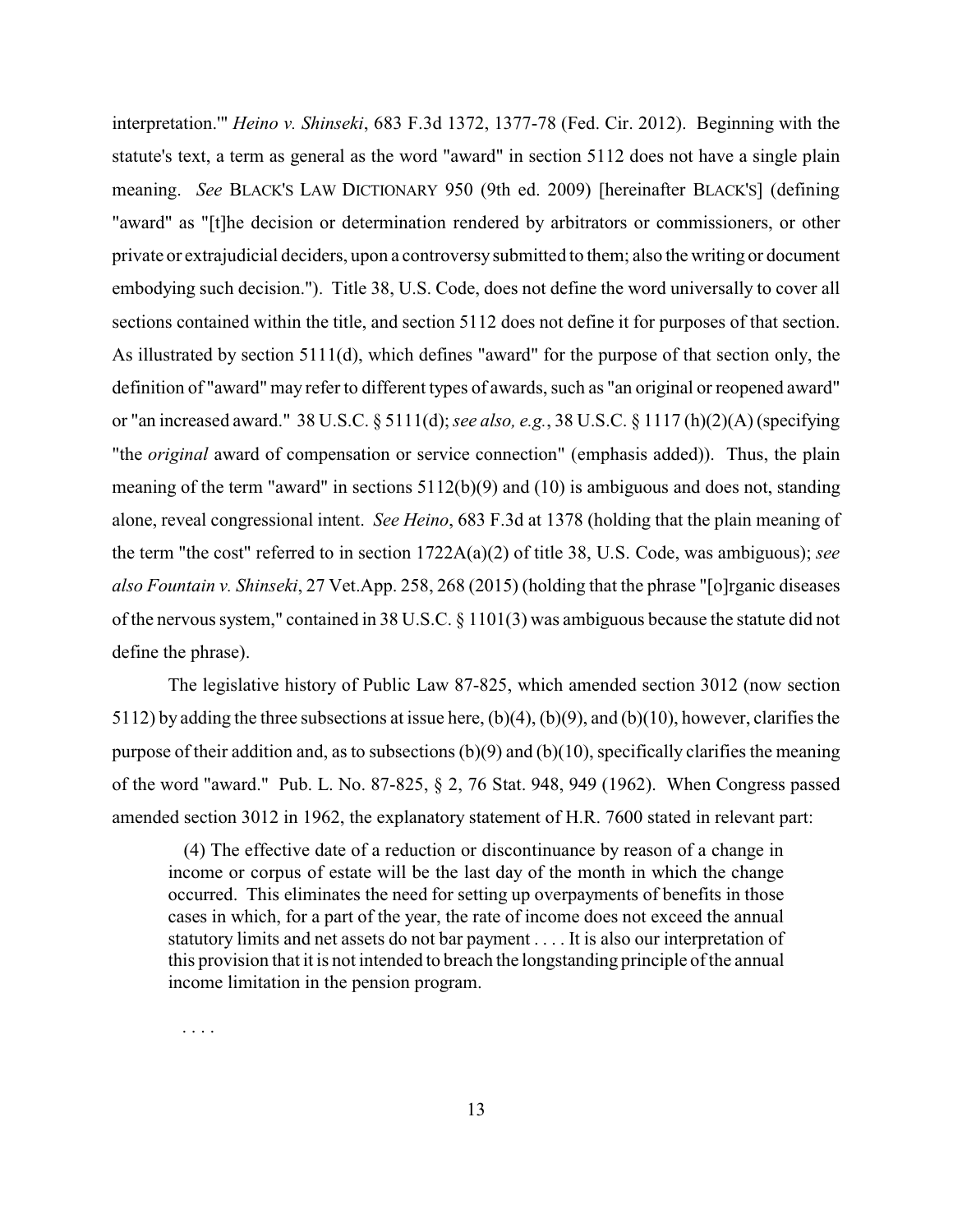(9) The effective date of a reduction or discontinuance of an erroneous award based upon an act of commission or omission by the beneficiary shall be effective the date of the erroneous award. This is a restatement of existing law as it relates to fraud and is broadened to include other acts or failure to act on the part of the claimant, not necessarily fraudulent in nature, which constitute misrepresentation or other furnishing of incorrect information or failure to furnish correct information, *leading to the establishment or continuation of an award of payments* which should not have been made. All overpayments created under this provisions would be subject to recovery unless waived upon consideration of fault under 38 U.S.C. [§] 3102.

(10) The effective date of a reduction or discontinuance solely because of administrative error or error in judgment would be the date of last payment. Existing law is silent in this regard. The provision with certain exceptions, follows current administrative practices. It is to be distinguished from the preceding provision in that it may not be applied in any case where *the erroneous payment* results from an act of commission or omission by the beneficiary. It is intended to include cases in which *an erroneous action* was predicated on a misunderstanding of existing instructions or regulations or the applicable construction of statute. Thus, while no overpayment would be created requiring recovery, there would be no perpetuation of *the erroneous action*. It is expected that there will be documentation and assignment of error on each application of this provision.

S. REP. NO. 2042, 87th CONG., 2d SESS. (Sept. 13, 1962), *reprinted in* 1962 U.S.C.C.A.N. 3260, 3266-67, Explanatory Statement of H.R. 7600 (emphasis added); *see* H.R. REP. NO. 2123 (Aug. 2, 1962) (same) (not reprinted in U.S.C.C.A.N.).

Based on the above, we conclude that Congress intended that the latter two provisions apply to "the establishment or continuation of an award of payments which should not have been made" (section 3012(b)(9)) and to "an erroneous action" (section 3012(b)(10)). Accordingly, congressional intent garnered from those two provisions is that "award" includes not only the establishment of an award but also award *payments* made subsequent to the initial grant of the award. In addition, there is nothing in the history of subsection (b)(4) of section 5112 that indicates an intent to carry a contrary definition of the term "award" or that precludes application of subsection (b)(9) or (b)(10) to running award payments made subsequent to a change in the beneficiary's income.

In addition to the term used in the relevant subsections of section 5112, the Court looks to the overall structure of section 5112 for guidance in determining the plain meaning of the statute. "'[E]ach part or section [of a statute] should be construed in connection with every other part or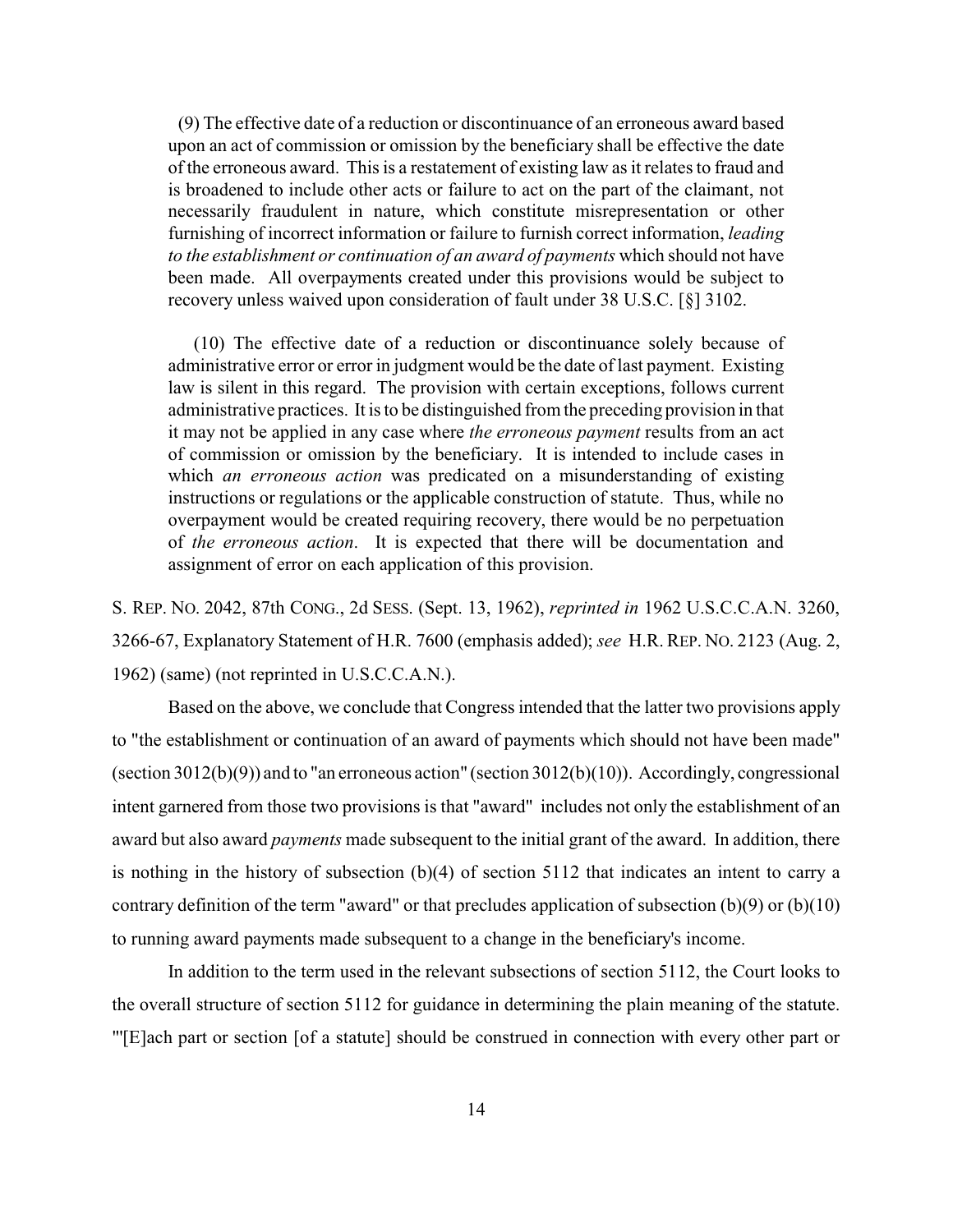section so as to produce a harmonious whole.'" *Meeks v. West*, 12 Vet.App. 352, 354 (1999) (quoting 2A N. SINGER, SUTHERLANDON STATUTORY CONSTRUCTION § 46.05 (5th ed.1992)). In this regard, section 5112(b)(4)–as well as section 5112(b)(5), which contains the term "award"–is compatible with reading the term "award" as including "payments of the award." If there is a change in income and an erroneous payment of a pension award by VA based solely on administrative error, the effective date described in section 5112(b)(10) will apply. If, however, the erroneous payment of the award is not based solely on VA administrative error, the effective date described in either section  $5112(b)(4)$  or  $(b)(9)$  will apply.

Thus, after employing traditional tools of statutory construction, we hold that Congress has directly spoken to the precise question of the meaning of "award" and conclude that the term "erroneous award" as used in section 5112(b)(9) and (10) includes erroneous payments made subsequent to the initial award. Accordingly, when erroneous payments of a pension award aremade solely as a result of VA administrative error or error in judgment under section 5112(b)(10), no debt or overpayment is created because the reduction or discontinuance is required to be made effective on the date of the last payment. 38 U.S.C. § 5112(b)(10); *see* 38 C.F.R. § 1.962 (2015) (defining "overpayment," for purposes of waiver and collection, as referring "only to those benefit payments made to a designated living payee or beneficiary in excess of the amount due or to which such payee or beneficiary is entitled"). When the erroneous payments are not solely the result of VA error, a debt or overpayment is created because the reduction or discontinuance is required to be made effective either the last day of the month in which the increase in income occurred (38 U.S.C. § 5112(b)(4)) or the date of the erroneous award (38 U.S.C. § 5112(b)(9)), not the date that VA made the last payment to the beneficiary  $(38 \text{ U.S.C.} \S 5112(b)(10))$ .

## *2. Regulatory Interpretation*

Even if we were to find the language of the statute ambiguous, we hold, as discussed below, the Secretary's implementing regulation is consistent with congressional intent as noted above. Where the statute itself is ambiguous, we defer to VA's interpretation in its implementing regulations if that interpretation is reasonable. *See Chevron*, 467 U.S. at 843-44; *Alpough v. Nicholson*, 490 F.3d 1352 (Fed. Cir. 2007).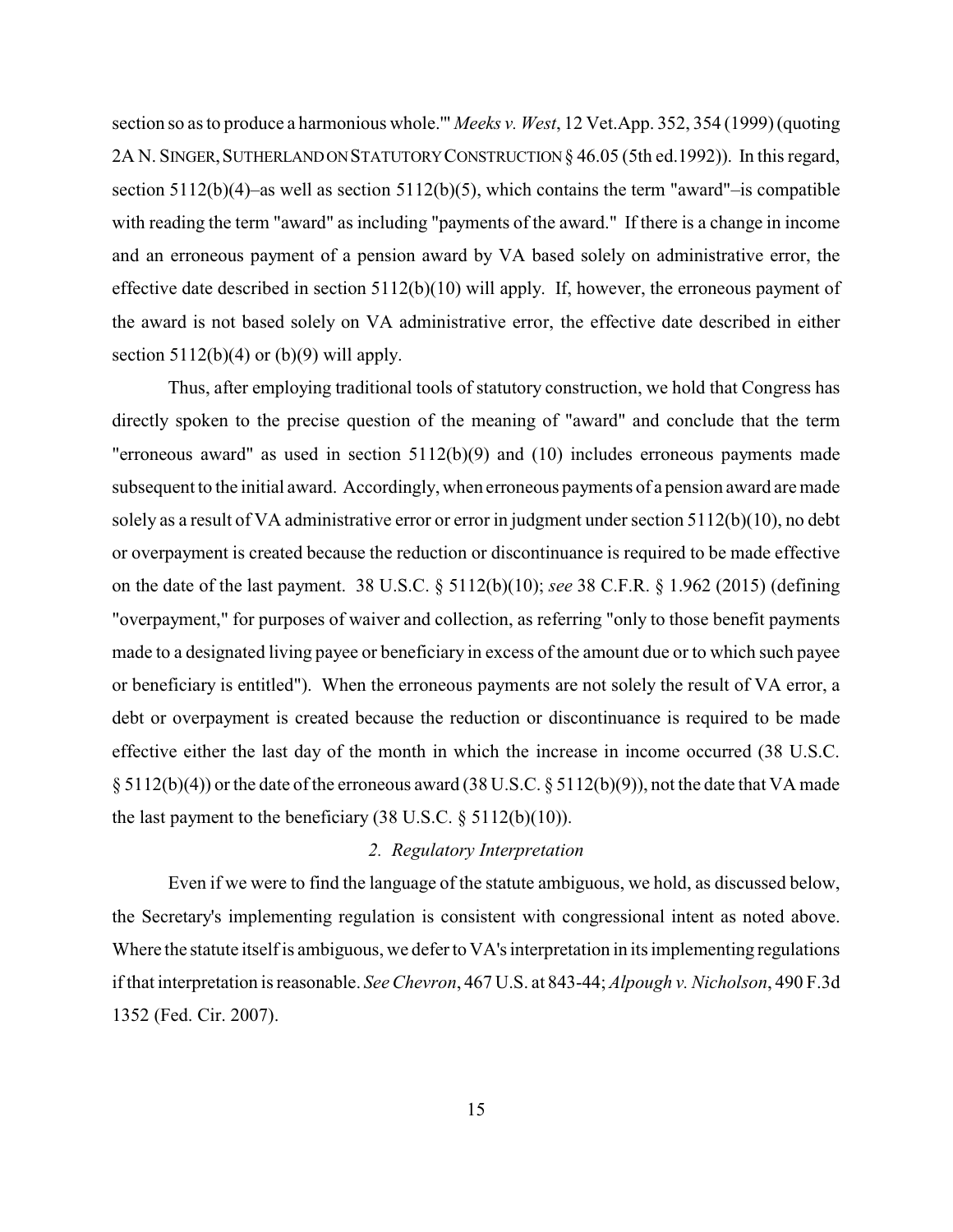The general regulatory provisions concerning effective dates for reductions and discontinuances are found in 38 C.F.R. § 3.500, which contains sections promulgated to implement section 5112. Specifically, VA enacted  $\S 3.500(b)(1)$  and (2) to implement 38 U.S.C.  $\S 5112(b)(9)$ and (10). Section 3.500 provides in pertinent part:

> The effective date of a rating which results in the reduction or discontinuance of an award will be in accordance with the facts found except as provided in § 3.105. The effective date of reduction or discontinuance of an award of pension . . . for a payee . . . *will be the earliest of the dates stated in these paragraphs unless otherwise provided*. Where an award is reduced, the reduced rate will be effective the day following the date of discontinuance of the greater benefit.

> (a) *Except as otherwise provided (38 U.S.C. § 5112(a))*. In accordance with the facts found.

> (b) *Error; payee's or administrative (38 U.S.C. § 5112(b), (9), (10)).* (1) Effective date of award or day preceding act, whichever is later, but not prior to the date entitlement ceased, on an erroneous award based on an act of commission or omission by a payee or with the payee's knowledge.

> (2) Except as provided in paragraph (r) of this section, and § 3.501 (e) and (g), date of last payment on an erroneous award based solely on administrative error or error in judgment.

(c) *Annual income.* See § 3.660.

38 C.F.R. § 3.500(a), (b)(1)-(2), (c) (2015) (emphasis in text added).

In turn, the provisions of VA regulation 38 C.F.R. § 3.660, referenced above, provide in pertinent part:

(a) *Reduction or discontinuance–* (1) *General.* A veteran . . . who is receiving pension, . . . must notify the Department of Veterans Affairs of any material change or expected change in his or her income or other circumstances which would affect his or her entitlement to receive, or the rate of, the benefit being paid. Such notice must be furnished when the recipient acquires knowledge that he or she will begin to receive additional income .... In pension claims subject to  $\S 3.252(b)$  [(referring to annual income limits set forth in 38 U.S.C. §§ 1521, 1541 or 1542)] or § 3.274 [("Relationship of net worth to pension entitlement")] . . . , notice must be furnished of any material increase in corpus of the estate or net worth.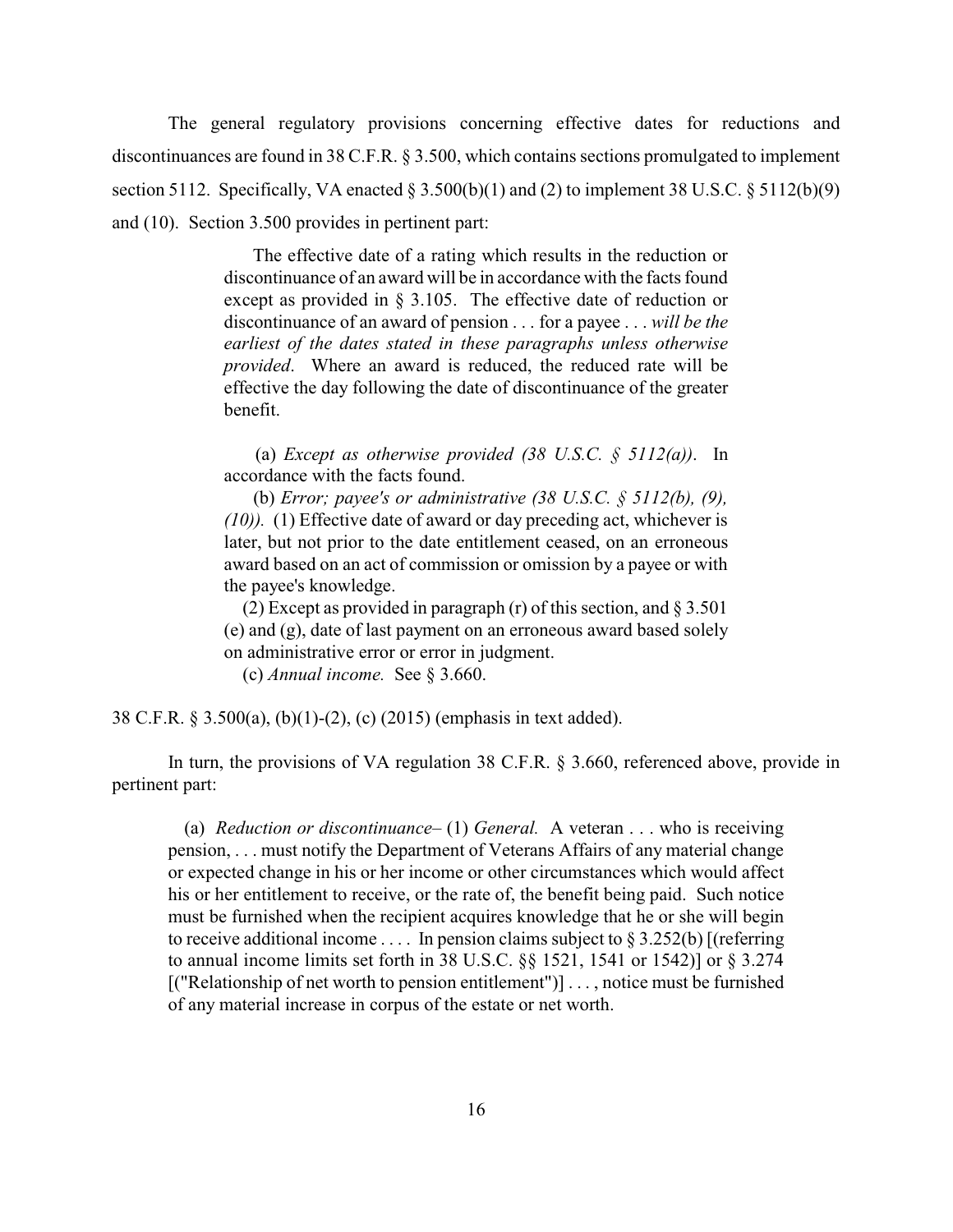(2) *Effective dates*. . . . . Where reduction or discontinuance of a running award of improved pension . . . is required because of an increase in income, the reduction or discontinuance shall be made effective the end of the month in which the increase occurred. . . . .

(3) *Overpayments.* Overpayments created by retroactive discontinuance of benefits will be subject to recovery if not waived. . . .

38 C.F.R. § 3.660 (a)(1)-(3) (2015). The authority identified under current § 3.660(a)(2) is section 5112(b).

As noted above,  $\S$  3.500(b)(2) provides that the effective date for a reduction or discontinuance is, "[e]xcept as provided in paragraph (r) of this subsection, and § 3.501(e) and (g), date of last payment on an erroneous award based solely on administrative error or error in judgment." Paragraph (r) pertains to service connection and is not applicable to the circumstances here where there is a change in a beneficiary's income that affects a pension award.<sup>10</sup> Sections 3.501(e) and (g) pertain to a change in employability or evaluation, respectively, and are similarly not relevant here.<sup>11</sup> The plain language of  $\S 3.500(b)(2)$  provides that, except for what is provided for in those two provisions, when there is an erroneous award based solely on administrative error, the effective date will be the date of the last payment. *See Johnson v. McDonald*, 762 F.3d 1362, 1365-66 (Fed. Cir. 2014) (holding that "[t]he plain language of [38 C.F.R.] § 3.321(b)(1) provides

38 C.F.R. § 3.500(r).

<sup>11</sup> Section 3.501(e) and (g) provide:

 (e) *Employability regained (38 U.S.C. [§] 5112(b)(5), (6); Pub. L. 87-825; §3.105)–(1) Pension.*  Last day of month in which discontinuance is approved.

(2) *Compensation.* Last day of month following 60 days after notice to payee.

. . . .

(2) *Compensation.* Last day of month following 60 days after notice to payee.

38 C.F.R. § 3.501(e), (g) (2015).

 $10$  Section 3.500(r) provides:

<sup>(</sup>r) *Service connection (38 U.S.C. § 5112(b)(6); § 3.105).* Last day of month following 60 days after notice to payee. Applies to reduced evaluation, and severance of service connection.

<sup>(</sup>g) *Evaluation reduced (38 U.S.C. [§]5112(b)(5), (6); Pub. L. 87-825; § 3.105)– (1) Pension.* Last day of month in which reduction or discontinuance is approved.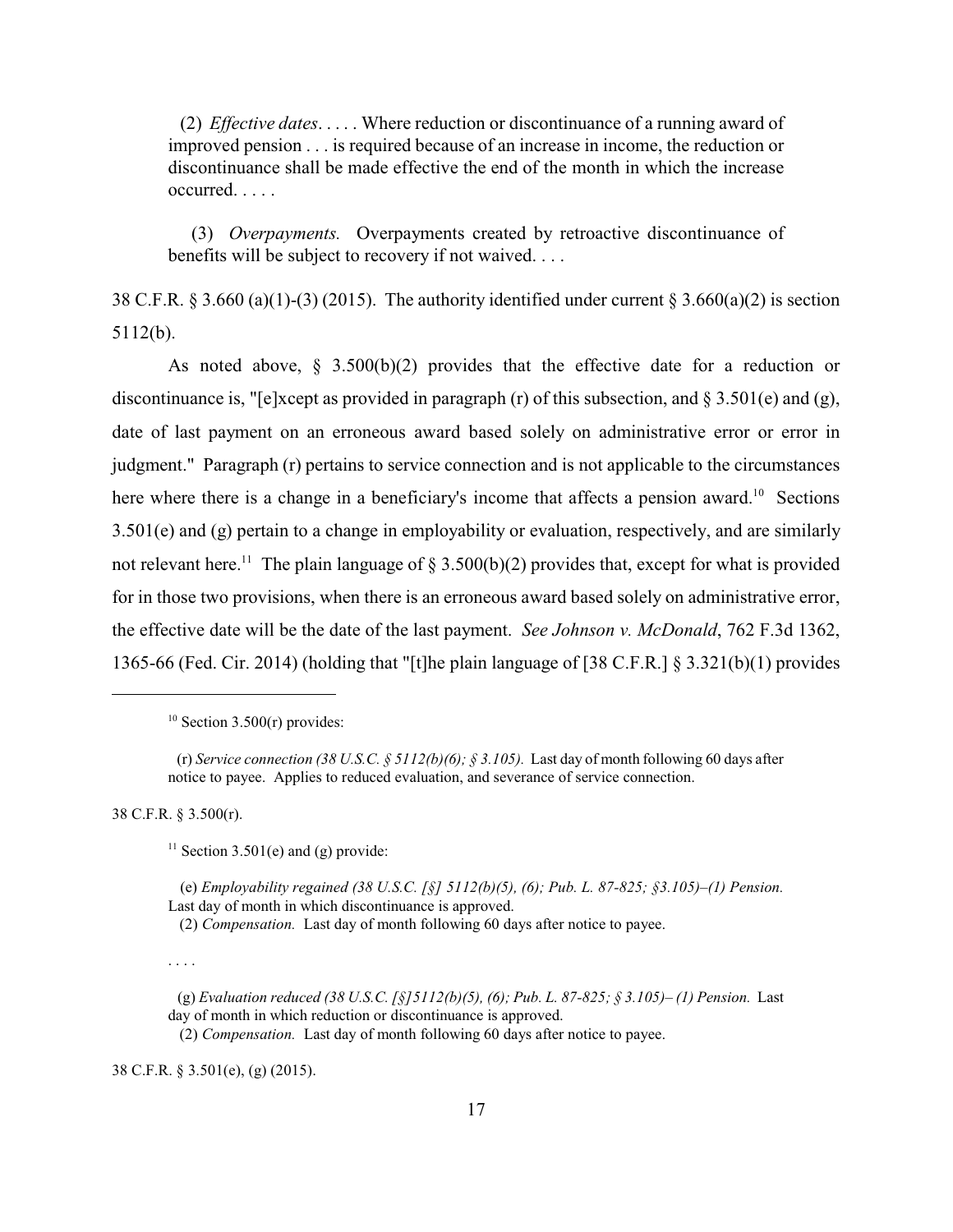for referral for extra-schedular consideration based on the collective impact of multiple disabilities"). Because paragraph (c), which pertains to annual income and refers to  $\S$  3.660, is not expressly excluded in § 3.500(b)(2), the provision in § 3.500(b)(2) and, therefore, § 3.500(b)(1), are for application, when raised, when there is a change in annual income. As with the authorizing statutes of subsections  $5112(b)(4)$ , (9), and (10), the regulatory provisions of § 3.500(b)(1), (2), and § 3.660 may be read harmoniously; to wit, if there is an erroneous payment of an award based solely on VA administrative error, the effective date described in  $\S$  3.500(b)(2) will apply. If, however, the erroneous payment of the award is not based solely on VA administrative error, the effective date "will be the earliest of the dates stated" under  $\S 3.500(b)(1)$  or  $\S 3.660(a)(2)$ .

Although  $\S 3.660(a)(3)$  provides that "[o]verpayments created by retroactive discontinuance of benefits will be subject to recovery if not waived," and does not specifically reference the exception afforded by § 3.500(b)(2), § 3.660(a)(3) must be read in harmony with § 3.500(b)(1) and (2) and the legislative history of statutory subsections  $5112(b)(9)$  and (10), which reflect that an "erroneous award" includes the erroneous payment of an award. Reading the provisions harmoniously, the Court concludes that § 3.660(a)(3) is for application when § 3.660(a)(2) applies, and  $\S 3.660(a)(2)$  does not apply if  $\S 3.500(b)(2)$  controls because there has been a determination that the erroneous payment of a pension award was based solely on Agency error. Conversely, if there has been a determination that the erroneous payment of a pension award was *not* based solely on Agency error under § 3.500(b)(2), then § 3.500(b)(1) and § 3.660(a)(2) and (3) are not precluded from application. Accordingly, § 3.660 may be read consistent with the statute in that, although "[o]verpayments created by retroactive discontinuance of benefits will be subject to recovery if not waived," no "overpayment" is created where an award payment was made based solely on administrative error or error in judgment. 38 C.F.R. § 3.660(a)(3).

Notably, VA defines "overpayment" only in the regulation that addresses waiver, and waiver is at issue in cases where section 5112(b)(10) is not applicable. *See* 38 C.F.R. § 1.962 (defining "overpayment," for purposes of waiver and collection, as referring "only to those benefit payments made to a designated living payee or beneficiary in excess of the amount due or to which such payee or beneficiary is entitled"). Furthermore, VA manual provisions discussing the handling of cases involving administrative error state that "VA may *not* create an overpayment in a beneficiary's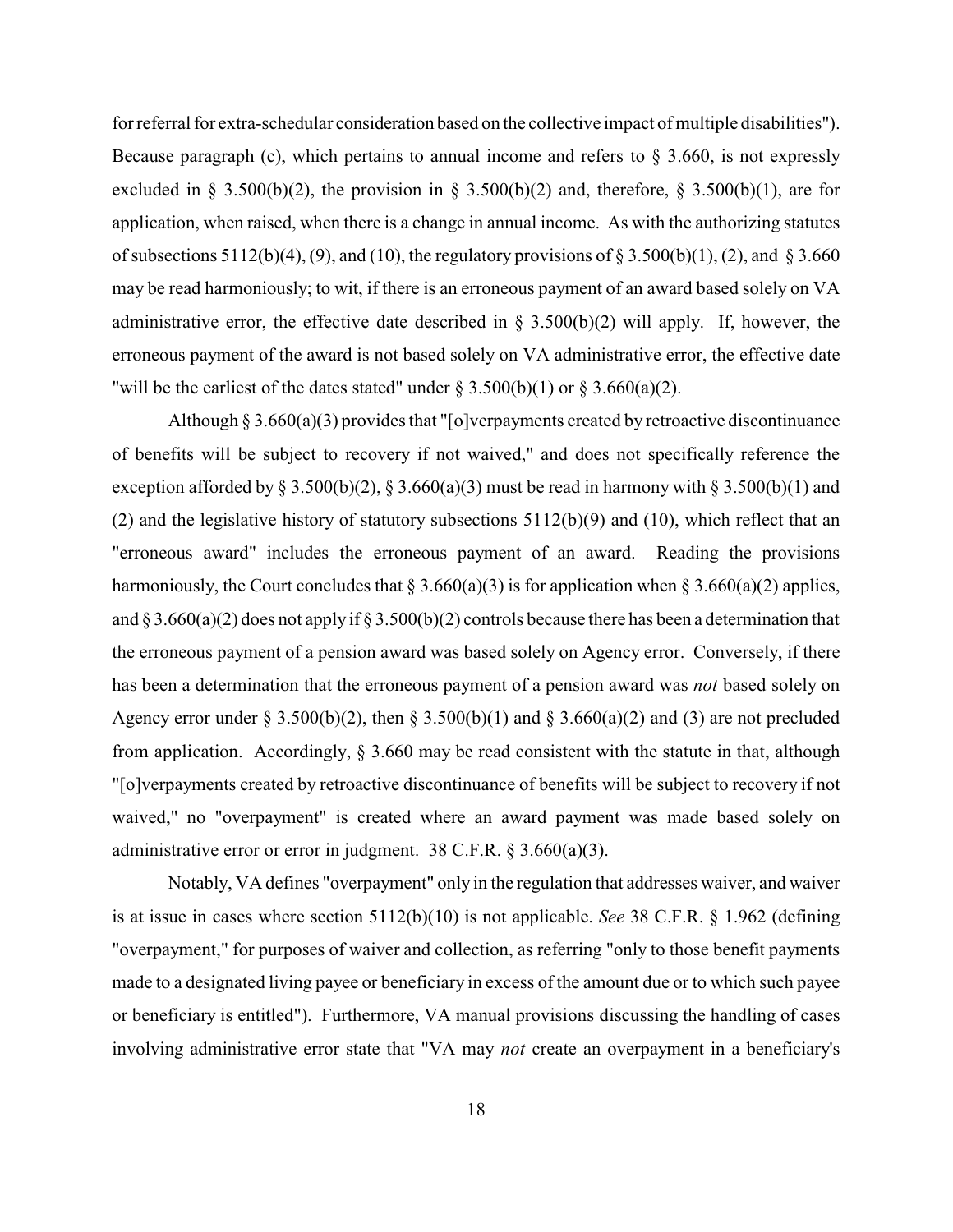account when adjusting his [or] her award to correct an administrative error." M21-1MR, pt. III, subpt. v, ch. 1, § I(3)(j), [http://www.benefits.va.gov/WARMS/M21\\_1MR3.asp](http://www.benefits.va.gov/WARMS/M21_1MR3.asp) (follow Subpart V, Chapter 1, "Section I - Correcting Erroneous Payments to a Beneficiary Overview" hyperlink; then scroll to Topic 3, paragraph j) (Topic 3 last revised July 10, 2015) (last visited July 13, 2015). This language is consistent with reading "overpayment" in  $\S 3.660(a)(3)$  as not including payments of excess benefits where administrative error caused such payments.

The regulatory history of  $\S 3.500(b)$  and  $\S 3.660$  is not contrary to the above reading of the relevant provisions. The history discussed below shows how the language regarding "overpayments" came to appear in § 3.660(a)(3). In 1961, *prior* to the amendment to statutory section 3012 that added subsections (b)(4), (9), and (10), VA regulation  $\S$  3.660 provided, in pertinent part, that "[w]here receipt of additional income requires the reduction or discontinuance of an award of pension or dependency and indemnity compensation[,] the date of adjustment or discontinuance," if timely reported pursuant to  $\S 3.253$ , <sup>12</sup> "will be effective the day following the date of last payment" and discontinuance "will be effective as of the date of last payment." 38 C.F.R. § 3.660(a)(1) (found in 26 Fed. Reg. at 1600 (1961)). If not timely reported, the "reduction or discontinuation will be retroactive to January 1 of the calendar year in which the excess income was received, or the commencing date of the award, whichever is later." 38 C.F.R. § 3.660(a)(2) (found in 26 Fed. Reg. at 1600).

Effective January 23, 1962, (and still *prior*to the passage of statutory subsections 5112(b)(9) and  $(10)$ ), regulatory § 3.660 was revised, and the paragraph pertaining to pension specifically provided:

If, after approval of an award or the submission of an annual income (and net worth where applicable) questionnaire, the payee begins to receive additional income at a rate which if continued will cause his income to exceed the income limitation applicable to the rate of pension being paid . . . he must notify the VA of such fact. The award to the payee will be adjusted as of the last day of the month (1962 and thereafter) in which such additional income was received . . . . *Any overpayment created under this paragraph will be subject to recovery if not waived.*

<sup>&</sup>lt;sup>12</sup> VA regulation § 3.253 was subsequently revoked and language was relocated to § 3.660, effective January 23, 1962, discussed below. *See* VA Transmittal Sheet 230 (Jan. 23, 1962).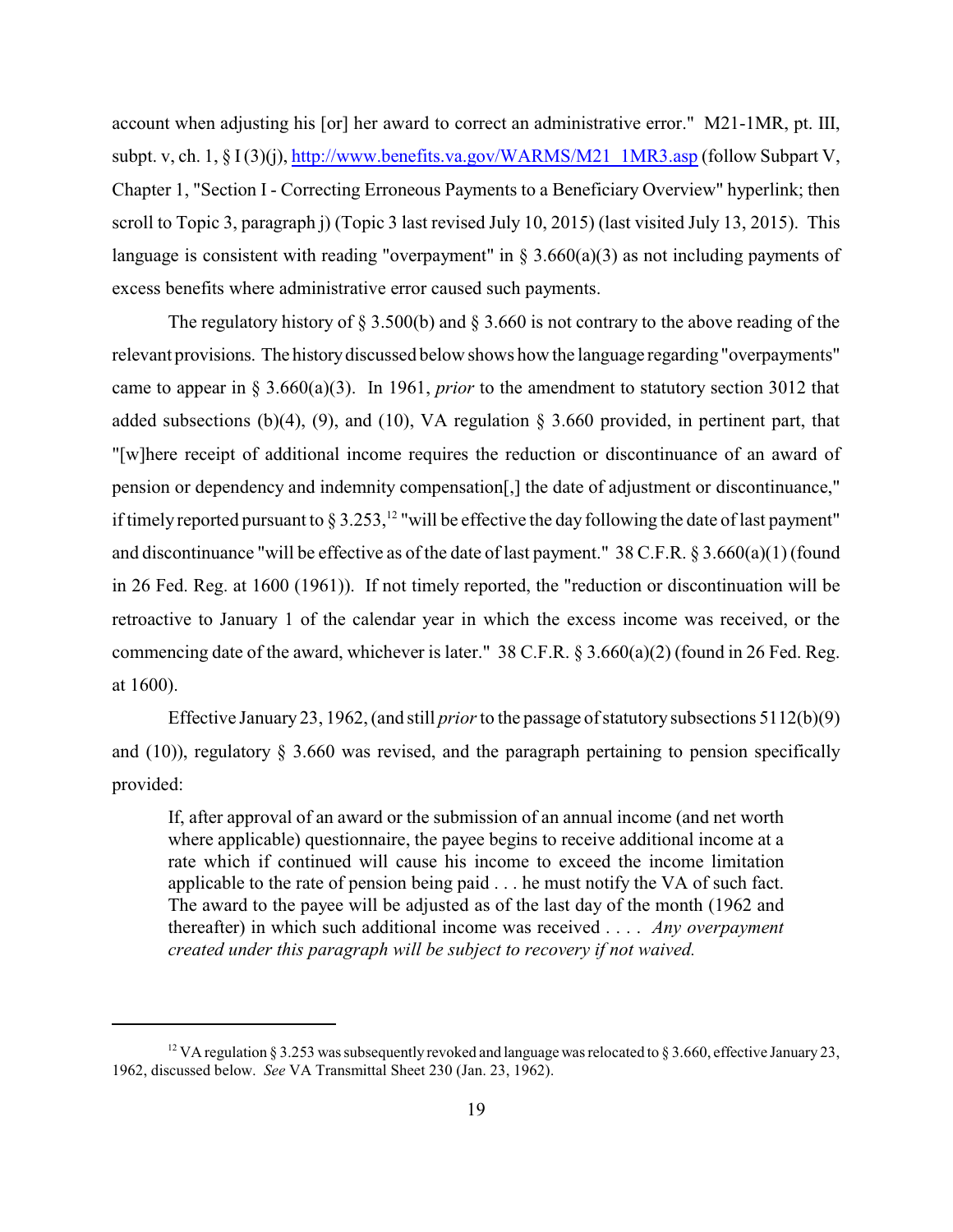VA Transmittal Sheet 232 at 179-R (§ 3.660(A)(3) (emphasis added)); 27 Fed. Reg. 655 (Jan. 23, 1962). The comments explaining the changes stated that the revision

[e]stablishes a new and uniform rule concerning the adjustment of awards because of a material change in income, net worth, marital status or status of dependents. The new concept bases adjudication on "facts found" rather than "prompt notice." It eliminates the penalty for failure to report such changes promptly. The new paragraph requires reduction or discontinuance of benefits as of the end of the month in which the change occurs.

VA Transmittal Sheet 231, at 1 (Jan. 23, 1962).

Effective December 1, 1962, VA regulatory § 3.500 was revised to implement statutory subsections 3012(b)(9) and (10) (section 3012 later became section 5112) by adding subparagraphs (1) and (2) to § 3.500(b). VA Regulations Compensation and Pension Transmittal Sheet 271 (Dec. 1, 1962). The two new subparagraphs read the same as the current version of  $\S 3.500(b)$ . Explanatory comments as to the change in § 3.500 noted that subparagraph  $(b)(1)$  "is applicable to an act or failure to act on the part of the claimant, or with his knowledge, not necessarily fraudulent in nature, which constitutes misrepresentation or failure to furnish correct or pertinent information." *Id*. at iii. The comments further clarified that subparagraph (b)(2) "relates to awards which were erroneous because of circumstances for which the payee was not responsible" and that the terms "'administrative error' and 'error in judgment' include all administrative decisions of entitlement, whether based on a mistake of fact, misunderstanding of controlling regulations or instructions, or misapplication of law, except as to reduction or discontinuance of compensation because of change in service-connected or employability status or physical condition." *Id*. at iv. The comments further provided: "This subparagraph is applicable in all instances where an erroneous award is reduced or terminated unless the error was due to the payee's failure to furnish correct or complete information. No overpayment will be created." *Id*. This last comment supports the position that subparagraph (b)(2) is for consideration so long as the payee did not fail to furnish correct or complete information; if the payee did not furnish or with his knowledge failed to furnish correct or complete information then subparagraph (b)(1) applies. *Id*. at iii-iv.<sup>13</sup>

<sup>&</sup>lt;sup>13</sup> VA regulation § 3.660 went through numerous additional revisions over the years, including a revision that set apart "overpayments" as a separate subparagraph, effective March 2, 1965, at which time the subparagraph read the same as it currently reads. 30 Fed. Reg. 3354 (1965); VA Transmittal Sheet 345.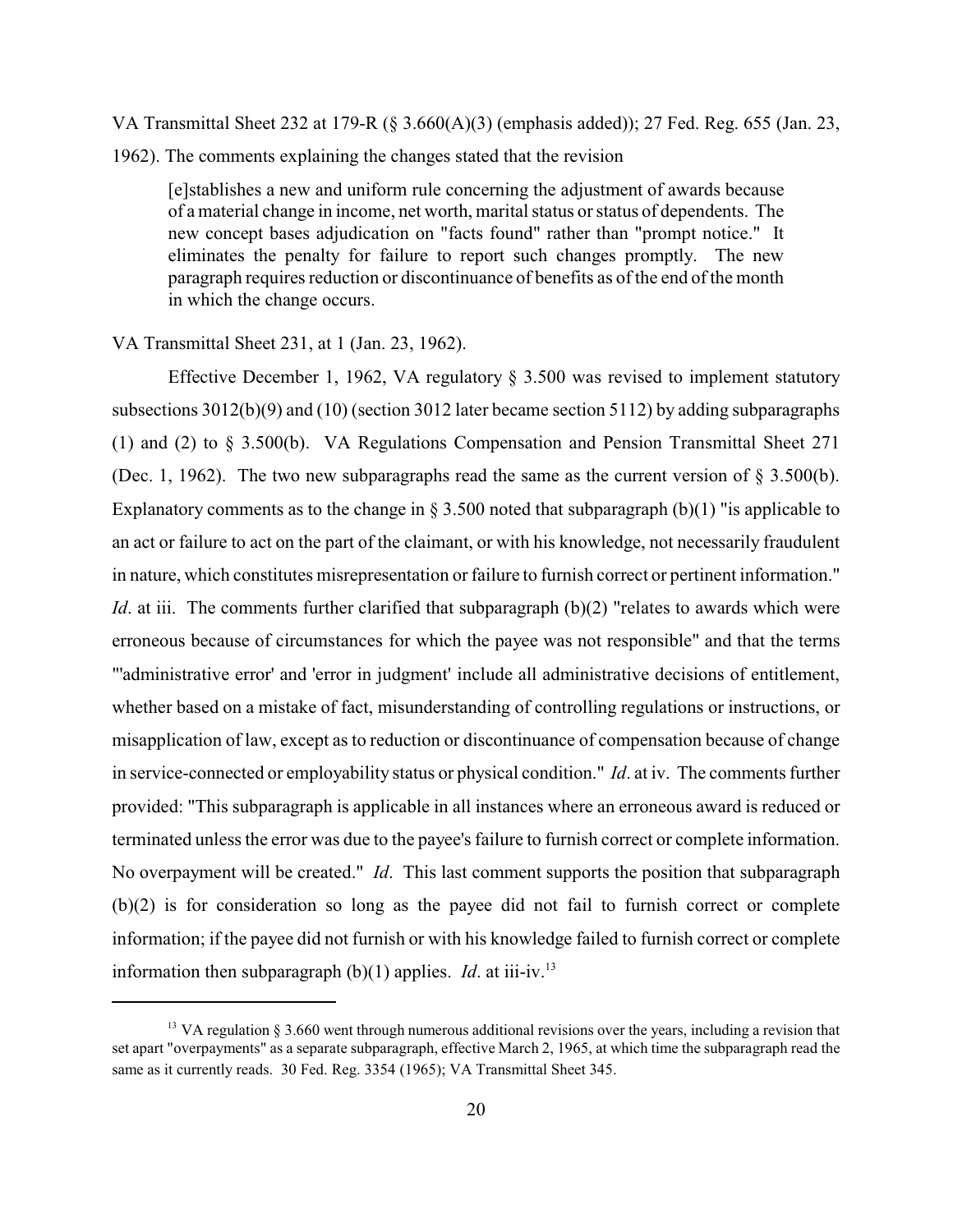### *3. Interpretation Offered in Secretary's Brief*

The Court rejects the Secretary's interpretation of section 5112, first announced in the Secretary's brief before the Court, that VA error under section  $5112(b)(10)$  is not for consideration when there has been a change in income. The Secretary's current interpretation is not due deference. First, as discussed above, the language of  $\S$  3.500(b)(2) is unambiguous as to its application in circumstances involving a change in the beneficiary's annual income. Given the ambiguous use of the term "award" in section 5112, and the legislative history that clarifies its meaning, it was reasonable for VA to state in regulation  $\S$  3.500(b)(2) that its provision implementing section 5112(b)(10) applies to all paragraphs except (r) (and, therefore, includes paragraph (c) pertaining to a beneficiary's annual income). "Deference to an agency's interpretation of its own regulation 'is warranted only when the language of the regulation is ambiguous.'" *Johnson*, 762 F.3d at 1364 (quoting *Christensen v. Harris Cnty.*, 529 U.S. 576, 588 (2000)); *see Bowles v. Seminole Rock & Sand Co.*, 325 U.S. 410, 414 (1945). "An agency's interpretation of its own regulation is controlling unless that interpretation is plainly erroneous or inconsistent with the regulation." *Thun v. Shinseki*, 572 F.3d 1366, 1369 (Fed. Cir. 2009); *see also Auer v. Robbins*, 519 U.S. 452, 461 (1997). The Secretary's current interpretation offered as part of this litigation is inconsistent with  $\S 3.500(b)(2)$ as properly construed based on its plain language. *See Alpough*, 490 F.3d at 1357-58; *see also Bowen v. Georgetown Univ. Hosp.*, 488 U.S. 204, 212-13 (1988) (holding in the *Chevron* context that "[d]eference to what appears to be nothing more than an agency's convenient litigating position would be entirelyinappropriate"); *Cathedral Candle Co. v.Int'l Trade Comm'n*, 400 F.3d 1352, 1364 (Fed. Cir. 2005) (suggesting that agency litigating positions are entitled to deference in some circumstances); *Mulder v. Gibson*, 27 Vet.App. 10, 16 (2014) ("It is well established that courts should defer to an agency's interpretation of its own ambiguous regulation so long as that interpretation is not inconsistent with the language of the regulation or otherwise plainly erroneous and represents the agency's considered view on the matter.").

Second, the Secretary's current suggested interpretation is inconsistent with the Agency's prior pronouncements interpreting statutory subsections 5112(b)(9) and (10) and current practice. The VA manual provisions, in both current and prior versions, recognized that regulatory § 3.500(b)(1) and (2) are for consideration when VA has made excessive or erroneous payments.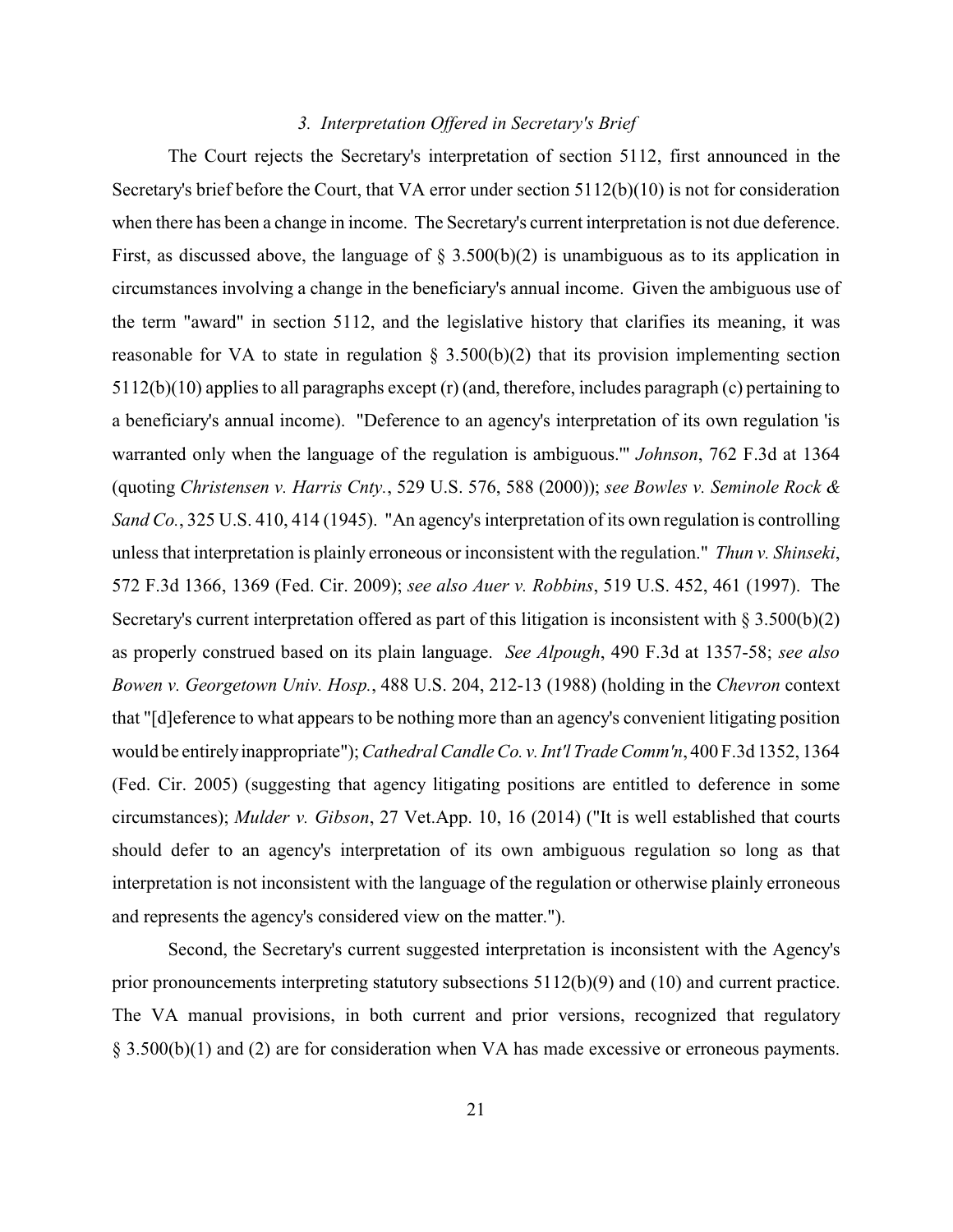The current relevant VA manual provision, entitled "Handling Cases Involving Administrative Errors," contains instructions including (1) consideration of the cause of the erroneous benefits, and (2) information regarding the payment of erroneous benefits due to (a) claims-processing delays, or (b) systems malfunctions or programming errors. M21-1MR, pt. III, subpt. v, ch. 1, § I.3(a)-(f). The manual instructs that if "the payment of erroneous benefits" is due to an action the beneficiary took or failed to take or to "an action the beneficiary should have known to take or not to take or if the payee knew or should have known that the payment was in error (payee knowledge)," then VA is to adjust the beneficiary's award under  $\S$  3.500(b)(1) and that if the payment of erroneous benefits is due to an administrative error on the part of VA, then VA is to adjust the award under  $\S 3.500(b)(2)$ . *Id*. at § I.3(c); *see id.* at § I.3(d), (e) (describing examples of administrative error under § 3.500(b)(2) and directing that the "erroneous payment" be treated as such). Similarly, the prior version of the manual provisions stated that the effective date for reduction or discontinuance of "excessive payments not based on an award action" that were made through VA error are set pursuant to § 3.500(b)(2). M21-1MR, pt. III, subpt. v, ch.1, § I (36)(b) ("Special Adjustment Procedures for Administrative Error") (Aug. 9, 2012).

The VA manual's references to the "payment of excessive benefits" and its citation of § 3.500(b)(2) support the view that it is VA's policy that running awards consisting of recurring monthly payments made as a result of VA administrative error do not create overpayments or valid debts and that VA administrative error must be considered even where the initial award or entitlement to benefits itself was not the result of administrative error.

Accordingly, the Court rejects the Secretary's first argument that administrative error is assessed only when pension is initially awarded. Section 5112 requires administrative error to be assessed not only as to errors in an initial award of benefits but also as to errors affecting a running award that consists of recurring payments. VA administrative errormust be considered, when raised, in determining the validity of the debt even where there was no error in the initial grant or award of benefits and where excess payments are made after a change in the veteran's income. To determine the validity of the debt here, we next discuss subsections  $5112(b)(9)$  and  $(10)$  in the context of this case involving an increase in the veteran's income.

C. Validity of the Debt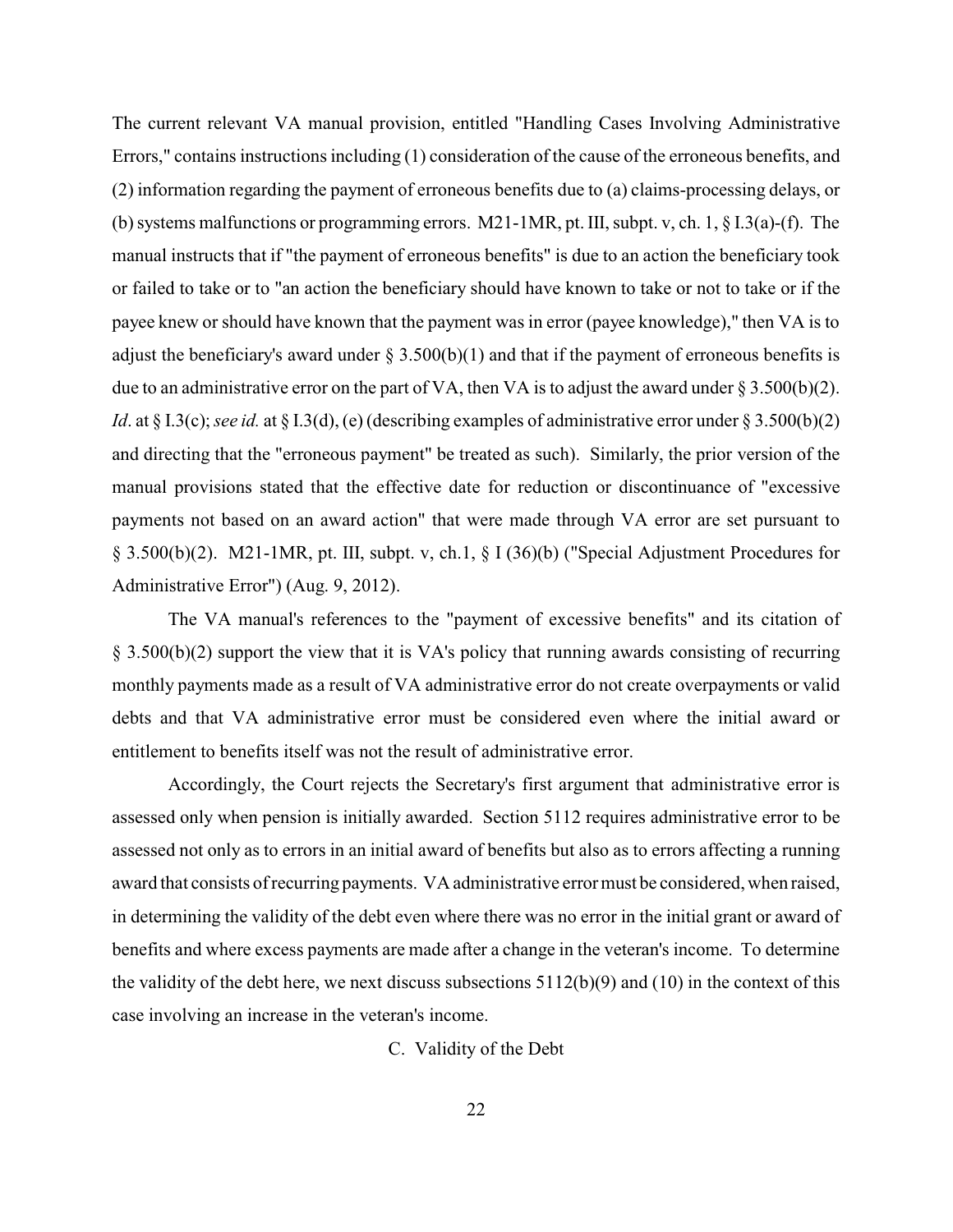An error resulting in an overpayment will not be classified as a VA administrative error or error in judgment if the error is "based on an act of commission or omission by the beneficiary, or with the beneficiary's knowledge." 38 U.S.C. § 5112(b)(9); *see* 38 C.F.R. § 3.500(b)(1); VA Gen. Coun. Prec. 2-90 (Mar. 20, 1990) [hereinafter G.C. Prec. 2-90]. "Knowledge" is "[a]n awareness or understanding of a fact or circumstance; a state of mind in which a person has no substantial doubt about the existence of a fact." BLACK'Sat 950. A person may have actual or constructive knowledge of a fact, the latter of which is defined as "[k]nowledge that one using reasonable care or diligence should have, and therefore that is attributed by law to a given person." *Id*.; *see Bell v. Derwinski*, 2 Vet.App. 611, 613 (1992) (holding that the Secretary, at a minimum, has constructive knowledge of documents generated by VA).

If fault for an overpayment cannot "clearly be ascribed to the beneficiary," VA's policy is to assume that fault and not create a debt against the beneficiary. G.C. Prec. 2-90 (describing VA's "liberal policy" that, "whenever the evidence of record [is] equally susceptible of being interpreted as showing a lack of knowledge by the beneficiary and as showing that he or she knew but failed to disclose material facts to [] VA, the doubt [will] be resolved in the beneficiary's favor"). However, the debt-validity inquiryshould not be expanded "out of perceived equitable considerations" because "the law, through a distinct set of provisions, provides an equitable mechanism for mitigating unduly harsh results" via waiver of recovery of the overpayment. *Id*.; *see* 38 U.S.C. § 5302 ("There shall be no recovery of payments or overpayments (or any interest thereon) of any benefits under any of the laws administered by the Secretary whenever the Secretary determines that recovery would be against equity and good conscience . . . ."); 38 C.F.R. § 1.962 (VA's implementing regulation).

The Board's factual findings are entitled to the deference afforded under the "clearly erroneous" standard of review. *See* 38 U.S.C. § 7261(a)(4). On the other hand, "the question whether the [Board] erred in determining the validity of the creation of debt is a question of law, which this Court reviews de novo." *Jordan v. Brown*, 10 Vet.App. 171, 174 (1997).

As with any finding on a material issue of fact and law presented on the record, the Board must support its determination that an overpayment debt was validly created, and the amount of such validly created debt, with an adequate statement of reasons or bases that enables the claimant to understand the precise basis for that determination and facilitates review in this Court. 38 U.S.C.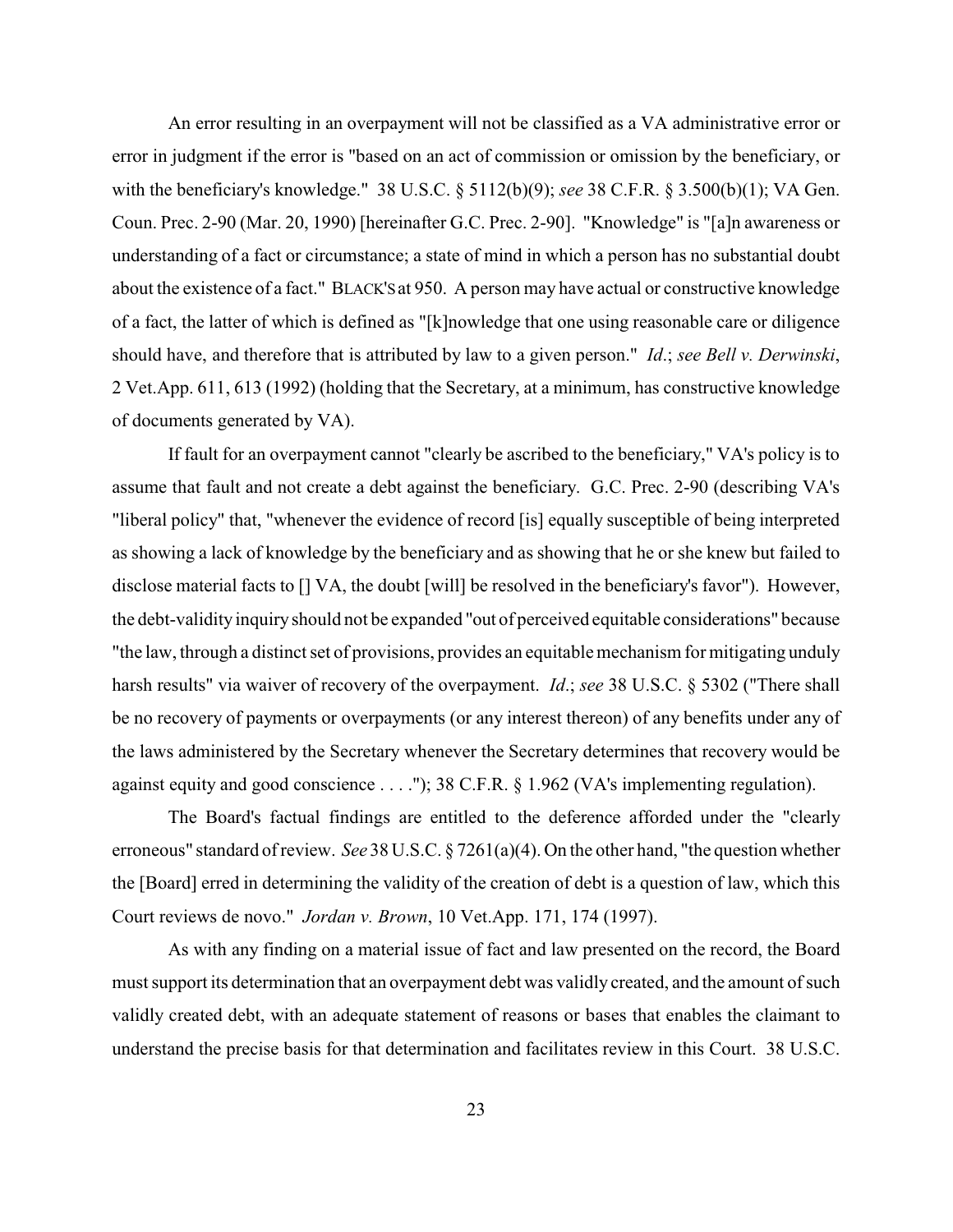§ 7104(d)(1); *Gilbert v. Derwinski*, 1 Vet.App. 49, 52 (1990). To comply with this requirement, the Board must analyze the credibility and probative value of evidence, account for evidence it finds persuasive or unpersuasive, and provide reasons for its rejection of any material evidence favorable to the claimant. *Caluza v. Brown*, 7 Vet.App. 498, 506 (1995), *aff'd per curiam*, 78 F.3d 604 (Fed. Cir. 1996) (table).

With respect to the validity of the debt in this case, the Board applied 38 U.S.C. § 5112(b)(9) and (10) and 38 C.F.R. § 3.500(b) and determined that the debt was valid based on its finding that (1) VA did not bear sole responsibility for creation of the overpayment, and (2) Mr. Dent had knowledge that his pension amount would change. R. at 5, 8-9. Specifically, the Board found that Mr. Dent had notice in January 2009 "that the amount of his pension benefits would change," and although "he took appropriate action to inform VA, [s]ole administrative error . . . entails no knowledge or fault on the part of the debtor." R. at 9. The Board also found that Mr. Dent's SSA benefits changed significantly as of May 2009, following his receipt of the lump sum payment of \$24,484.11 in April 2009, and that "a reasonable person would have entertained significant doubt as to continued entitlement to VA pension benefits after receipt of such an increase of SSA benefits." *Id*. The Board determined that "[t]he elapsed time between VA's receipt of notice in January 2009 and its response in September 2009 does not change the fact the Veteran had knowledge, nor does it mitigate his responsibility." *Id*.

The Court holds that the Board did not err in concluding that VA was not solely responsible for the erroneous payments to Mr. Dent and that thus the creation of an overpayment was valid. The Board found that Mr. Dent had knowledge in January 2009 that "the amount of his pension benefits would change" following an award of SSI, as evinced by his "appropriate action to inform VA" of that award. *Id.* Relying on *Jordan*, *supra*, the Board determined that Mr. Dent's knowledge precluded a finding of sole administrative error because "[s]ole administrative error . . . entails no knowledge or fault on the part of the debtor." *Id*.

In *Jordan*, the Court addressed whether a valid debt was created where the beneficiary informed VA of a change in circumstances but VA did not timely adjust her benefits payments. In that case, a surviving spouse was awarded dependency and indemnity compensation (DIC) and sent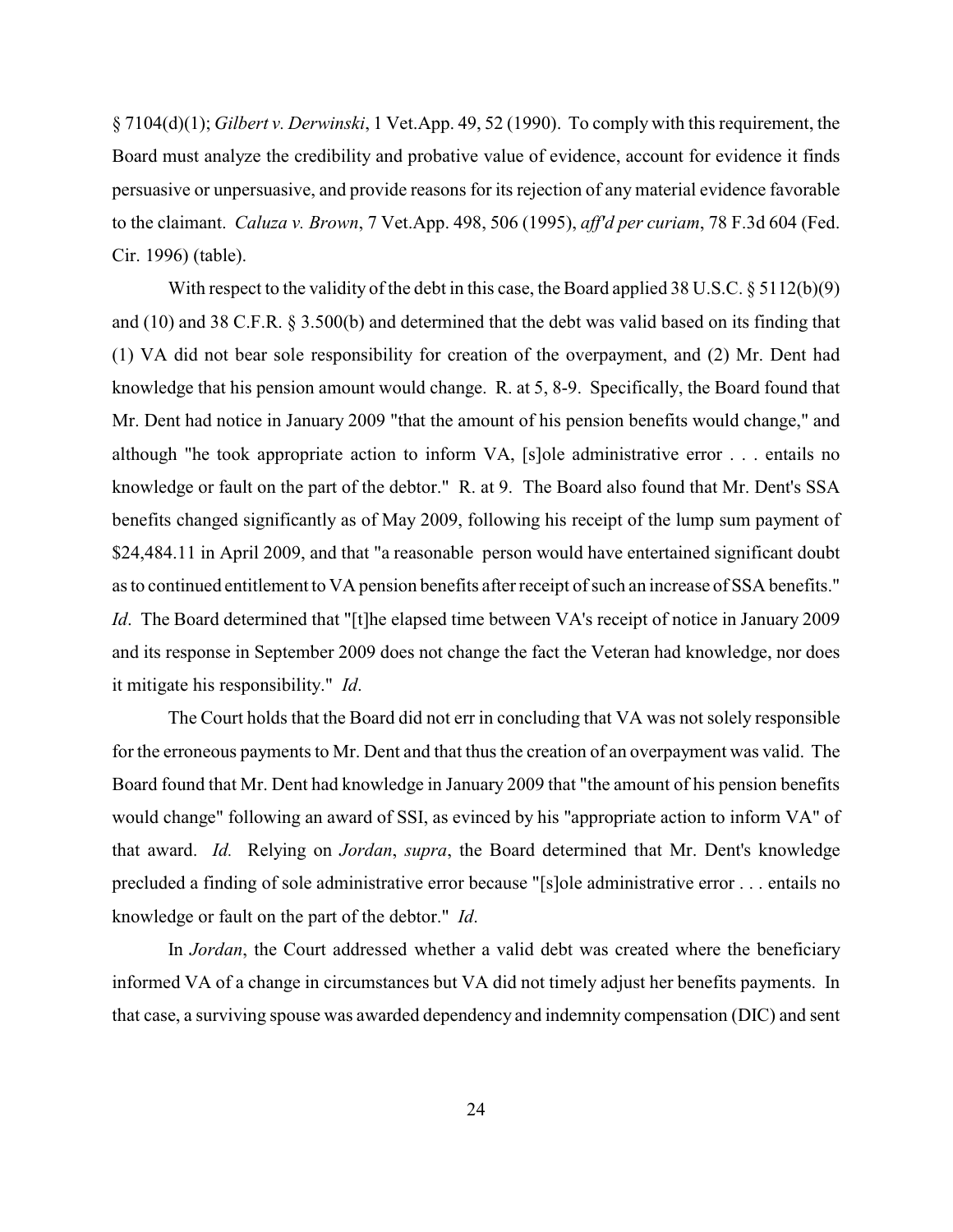a form explaining: (1) DIC eligibility would terminate upon remarriage,  $^{14}$  (2) she was responsible for notifying VA of any remarriage, (3) and she must return any DIC payments received after remarriage. *Id*. at 172. More than a decade later, she remarried and notified VA of her name and address change, but VA nevertheless continued to pay her DIC. *Id*. VA ultimately realized its mistake, determined that she had been overpaid DIC, and sought to recover that debt. *Id*. She contested the validity of the debt, but the Board found that the debt was validly created because the creation of the debt was not solely due to VA error. *Id*. at 173-74.

The Court in *Jordan* affirmed the Board decision, holding that the DIC overpayment was not solely the result of VA administrative error because, even though VA was at fault for continuing to pay the appellant's DIC after having constructive notice that a remarriage may have occurred, "such VA error does not excuse the continued acceptance of DIC payments by [the appellant] where she was in receipt of the rules governing such compensation." *Id*. at 174-75. The Court stated: "Professed ignorance of the applicable regulations, and an admission that the . . . relevant materials [included in her initial DIC package] were not read, reveals that the erroneous payment was not 'based solely on administrative error' by VA, and therefore section  $5112(b)(1)$  controls the creation of the debt." *Id*. The Court held that the appellant was responsible for reading the applicable regulations governing DIC compensation, which specified that remarriage would change her entitlement to benefits. *Id*. at 172. Specifically, the information stated that if she remarried, her DIC eligibilitywould terminate, and that any checks received after she married were to be returned to VA along with a statement showing the date of remarriage. *Id*. The Court stated that the appellant was responsible for "reading the regulations that were included in her initial DIC package" and therefore had knowledge of the applicable regulations. *Id*. at 174-75. The Court noted that, even though the beneficiary took the required affirmative step of notifying VA of her remarriage, she was still partially at fault because she was charged with knowing the rules governing DIC compensation and she cashed the checks that were subsequently sent to her. *Id*. The Court determined that the Board did not err in concluding that the debt was properly created. *Id*. at 175. The Court reasoned that the

 $14$  Prior to January 2004, veterans' surviving spouses receiving DIC became ineligible to continue receiving DIC upon remarriage. *See Sharp v. U.S.*, 580 F.3d 1234, 1236 (Fed. Cir. 2009). However, in the Veterans Benefits Act of 2003, Congress created an exception that restored eligibility to DIC for surviving spouses who remarried after age 57. *See* Pub. L. No. 108-183, § 101, 117 Stat. 2563 (codified at 38 U.S.C. § 103(d)(2)(B)).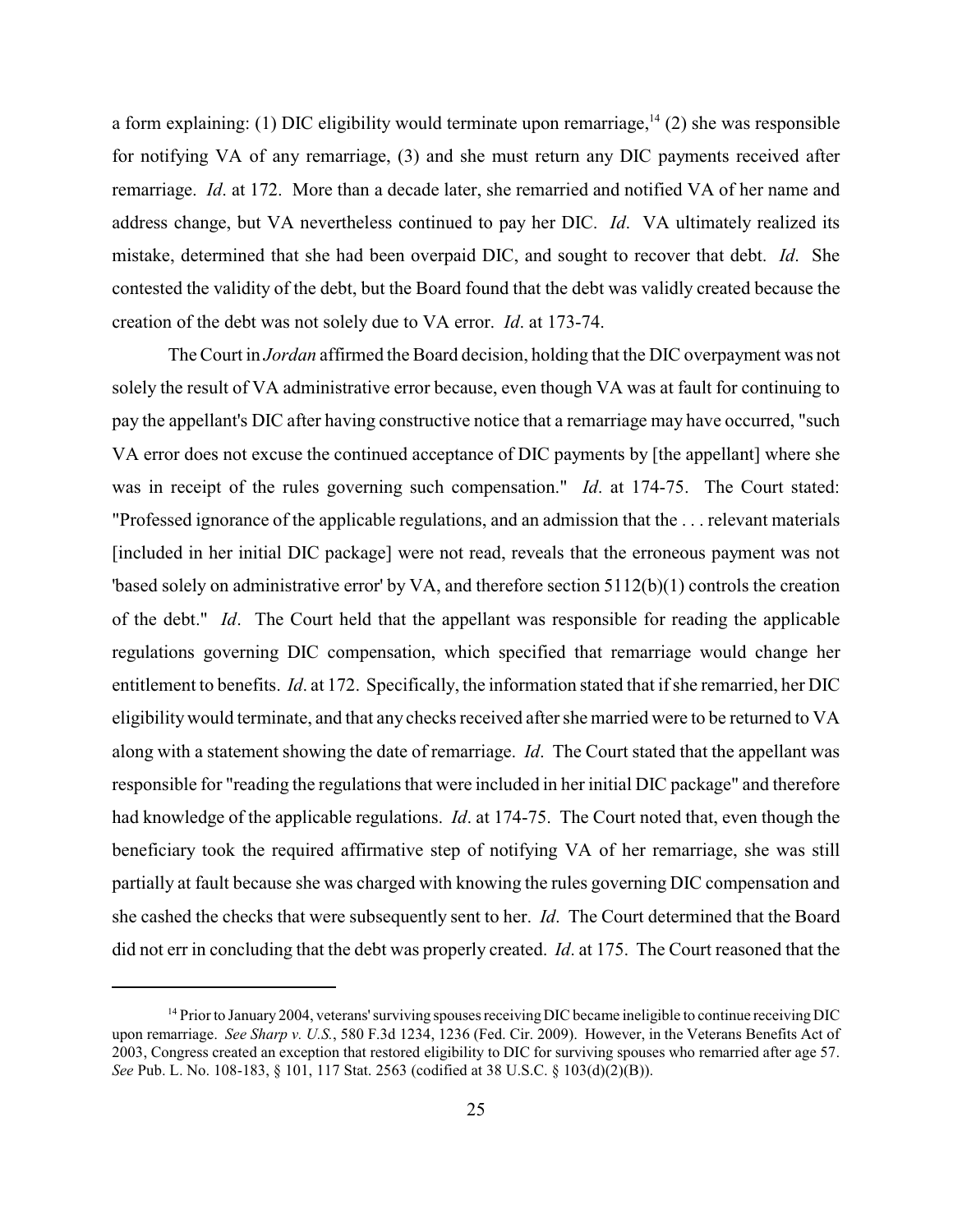appellant's "failure to act in accordance with the rules governing DIC payments constitutes an omission by the payee, [under section 5112(b)(9),] and consequently, her entitlement ceased upon remarriage." *Id*.

In this case, Mr. Dent was notified at the time that he applied for pension that recurring monthly income from any sources "will be counted, unless the law says that they don't need to be counted" and that receipt of monthly benefits is used by VA to "determine the amount of benefits you should be paid." R. at 353. VA included Social Security as a potential source of recurring monthly income that should be disclosed in order for VA to determine the amount of benefits he would be paid. R. at 354. Mr. Dent was also notified when he was awarded non-service-connected pension benefits that a change in income may affect his entitlement and may result in an overpayment that is subject to recovery. Although Mr. Dent was not specifically instructed to return any pension checks should his income increase, that was the logical action to take to avoid an overpayment and he did so. The cover letter enclosing the November 2008 RO decision granting pension benefits notified Mr. Dent that he was awarded the benefit "because [he had] no income from February 12, 2008." R. at 149. The cover letter further stated that it was his responsibility to inform VA right away if his "income or the income of [his] dependents changes (e.g., earnings, Social Security benefits, lottery and gambling winnings)" and if his "net worth increases (e.g., bank accounts, investments, real estate)." R. at 150.

In addition, an enclosed VA Form 21-8768 informed Mr. Dent that his rate of pension was dependent "upon the amount of family income" and that his benefits "may be affected by any changes in the amount of [that] income." Secretary's Br. at A-3 (VA Form 21-8768). VA Form 21- 8768 also specifically notified Mr. Dent of his responsibility "to report the total amounts and sources of all income and net worth for you and your dependents for whom you have been awarded benefits," and explained that "[s]ome income is not countable" in determining the rate of pension and that "[b]enefit rates and income limits change frequently; however, you can find out what the current income limitations and rates of benefits are by contacting VA." *Id*. Mr. Dent does not assert that he did not receive a copy of VA Form 21-8768. *See* ReplyBr. at 2. Although the enclosed VA Form 21-8768 is not in the record, reference to the form as an attachment to the cover letter from the RO that Mr. Dent received is sufficient indication that Mr. Dent received VA Form 21-8768. *See Butler*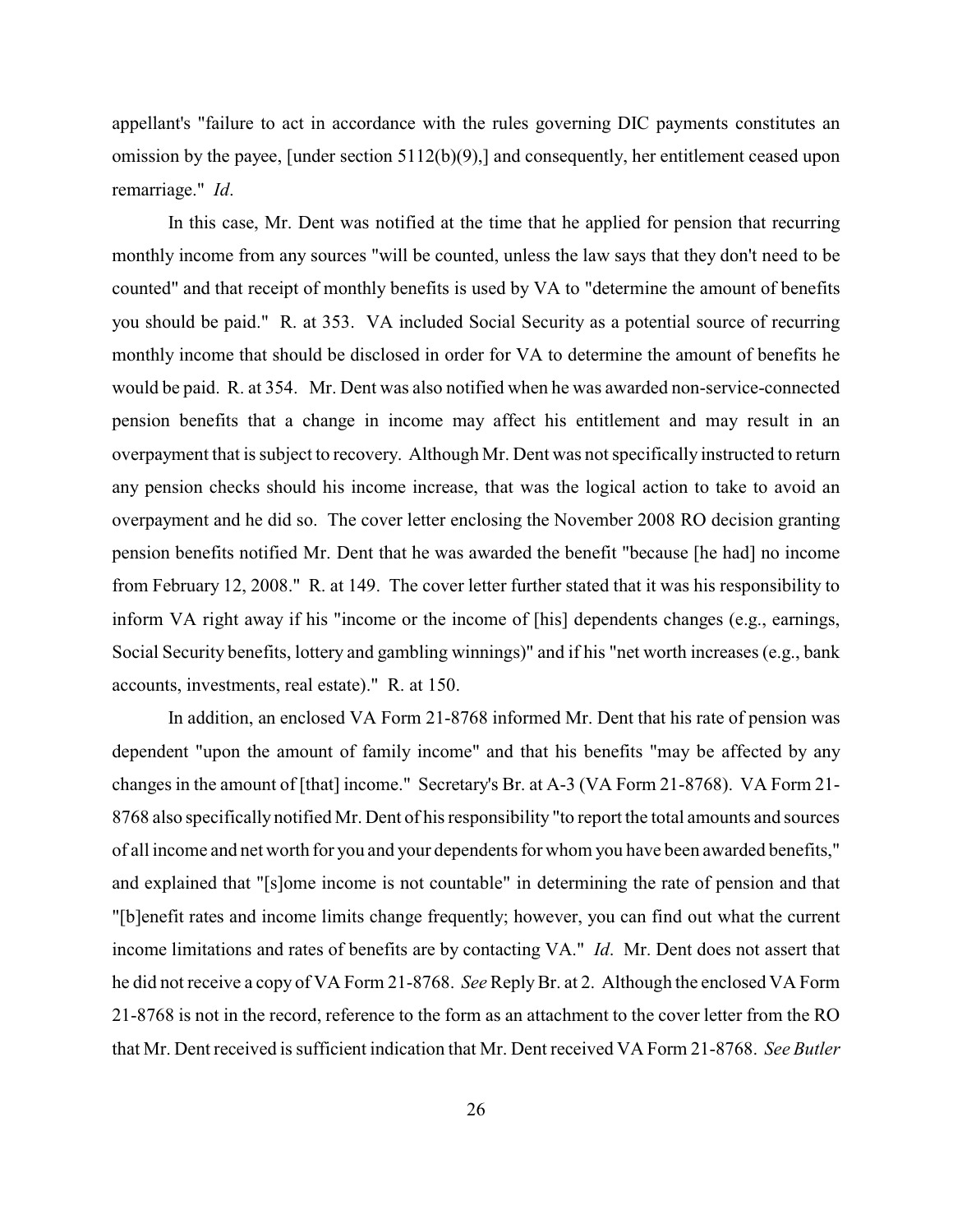*v. Principi*, 244 F.3d 1337, 1339 (Fed. Cir. 2001) (holding that presumption of regularity justified Court's conclusion that a document referenced in a packet sent to the veteran was included in the packet even though the document was not in the veteran's claims file).

Upon receiving the Social Security benefits in December 2008, Mr. Dent's income changed, and he notified VA in January 2009 by letter. His letter stated:

I was instructed by the local VA office to send you this. As I understand it[,] I am only to receive the difference between the VA disability and my SSDI. (I do not know how much of my SS[A] check is SSI and how much is SSDI.)

I believe though that I am only to receive from you  $\lceil $985 - $927 = $58.00$  from your office. Please correct me if I am wrong. (I did not cash the check you sent me for Jan[uary] because I also received an SS[A] check.) I am writing VOID on the check I am returning.

R. at 136-37. VA did not respond to that letter until September 2009, and in the mean time Mr. Dent proceeded to receive and cash VA pension checks at the full, unadjusted rate. *See* R. at 16, 77-78.

On this record, the Court cannot say that the erroneous payments to Mr. Dent were the result solely of VA administrative error, pursuant to section  $5112(b)(10)$ . The law sets a maximum annual pension rate and that rate is reduced by a veteran's annual income. *See* 38 U.S.C. § 1521(b); 38 C.F.R. §§ 3.3 (2015), 3.23(a) (providing that increases in the rates "will be published in the 'Notices' section of the Federal Register"), 3.27(a) (2015) (regarding cost-of-living increases). VA regulations specifically provide that the maximum rate of improved pension is reduced by the amount of the countable annual income of the veteran. 38 C.F.R. § 3.23(b). In November 2008, VA notified Mr. Dent that he was awarded the maximum pension rate based on his having no income. R. at 149. Given the law and regulations, the pension application form that Mr. Dent completed, the RO's instructions in the November 2008 letter, the VA Form 21-8768, and the information Mr. Dent received from either "the local VA office " (R. at 136) or from the VFW (R. at 14-15) just prior to mailing the January 2009 letter to the RO returning his VA check for December 2008, Mr. Dent had knowledge in January 2009 that his pension benefits would change with changes in his income, specifically, that if he had income, he was not entitled to the full monthly VA pension payment. Mr. Dent's January 2009 letter to the RO does not state that he was given conflicting information. Rather, the January 2009 letter enclosed Mr. Dent's VA pension check dated December 31, 2008,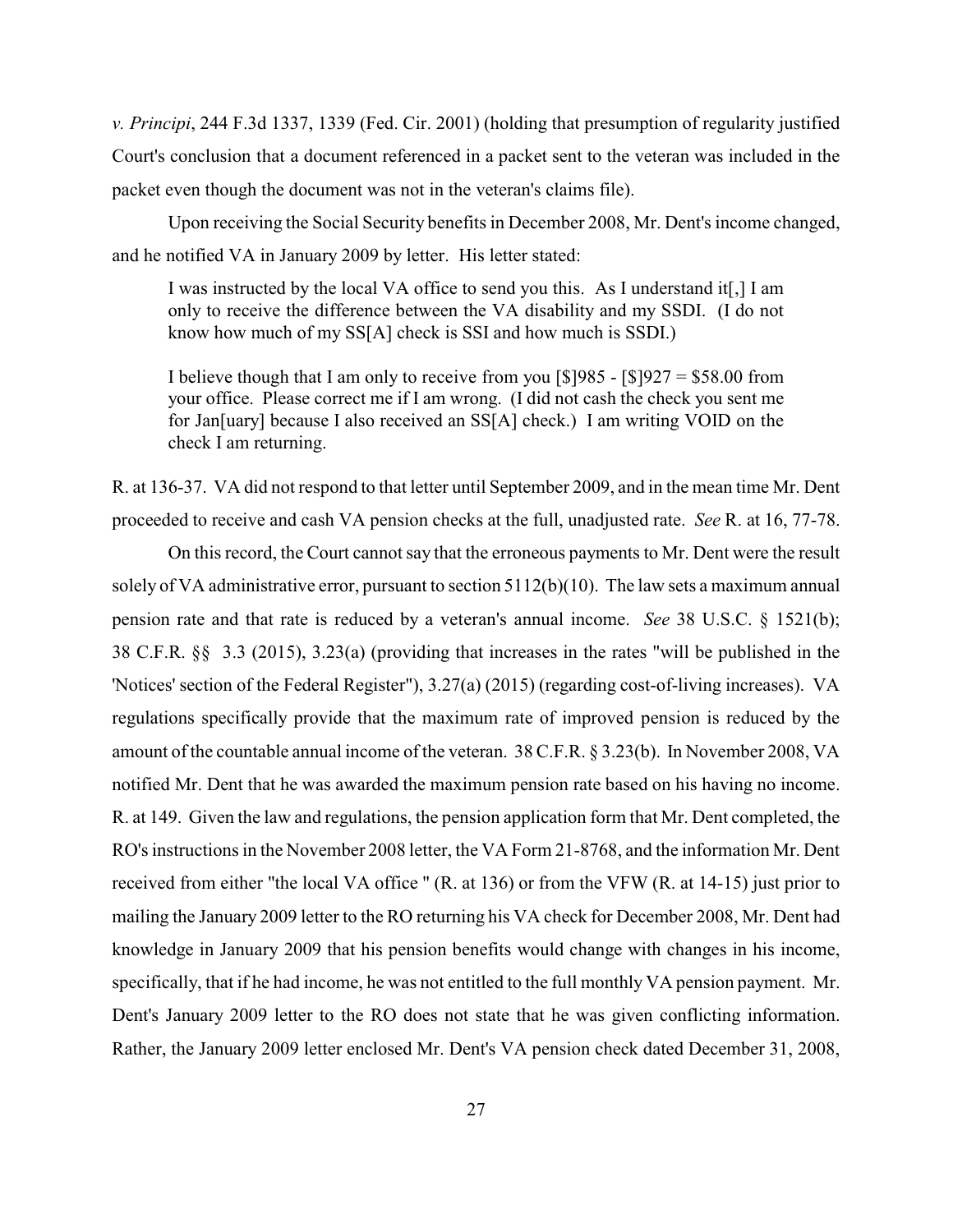which he voided, and explained why he was returning the VA check– that he was told to do so and "underst[oo]d " that he was "only to receive the difference between the VA disability and [his] SSDI," that is "\$58.00 from [VA]." R. at 136-37.<sup>15</sup> Accordingly, a valid debt was created based on Mr. Dent's cashing the VA pension check sent to him in the month following January 2009 and with his cashing of each additional check thereafter.

Similar to the appellant in *Jordan*, Mr. Dent continued to accept the pension payments even though he had knowledge that his change in income affected his monthly pension payment. By accepting the full monthly pension payments, Mr. Dent failed to act in accordance with the rules governing pension payments. Accordingly, his failure to act in accordance with the rules governing pension payments constitutes an omission by the payee, and consequently his full entitlement ceased upon receipt of the Social Security payment in December 2008. 38 U.S.C. § 5112(b)(4)(A), (9); 38 C.F.R. §§ 3.500(b)(1), (c), 3.660; *see Jordan*, 10 Vet.App. at 175.

The Court acknowledges that VA continued sending monthly payments after Mr. Dent notified VA that his income had increased and that there was administrative delay in responding to the January 2009 letter, but the release of the payments and VA delay in administratively processing the adjustment to the rate of pension is not considered administrative error. *See* M21-1MR, pt. III, subpt. v, ch. 1, § I(3)(f) ("The payment of benefits in an amount exceeding a beneficiary's entitlement that is due to claims-processing delays is *not* considered administrative error."). Even if the Court were to consider VA's release of the checks and delay to be administrative error, the erroneous payments were not based *solely* on such release and delay. Mr. Dent cashed the checks at the full pension rate despite his knowledge that he was not entitled to the full pension amount on each check. He was, therefore, at a minimum, partially at fault. The Board did not err in finding that "[t]he elapsed time between VA's receipt of notice in January 2009 and its response in September 2009

<sup>&</sup>lt;sup>15</sup> Our dissenting colleague would hold that Mr. Dent did not have knowledge that the pension payment that he returned in January 2009 and the subsequent pension payments for February 2009, March 2009, and April 2009 were erroneous payments because he notified VA of his income change, was not specifically notified that "an overpayment would result from continuing to accept pension checks " after he notified VA of his income change, and "was not told to return his pension checks to VA or to refrain from cashing those checks." *Post* at 35-36. Significantly, however, because Mr. Dent was instructed that a change in income would affect the amount of his pension benefits, and because he knew he was receiving the maximum pension rate based on no income, he had knowledge that he was not entitled to keep the full pension amount reflected in his checks. His January 2009 letter and return of the check reflected this knowledge.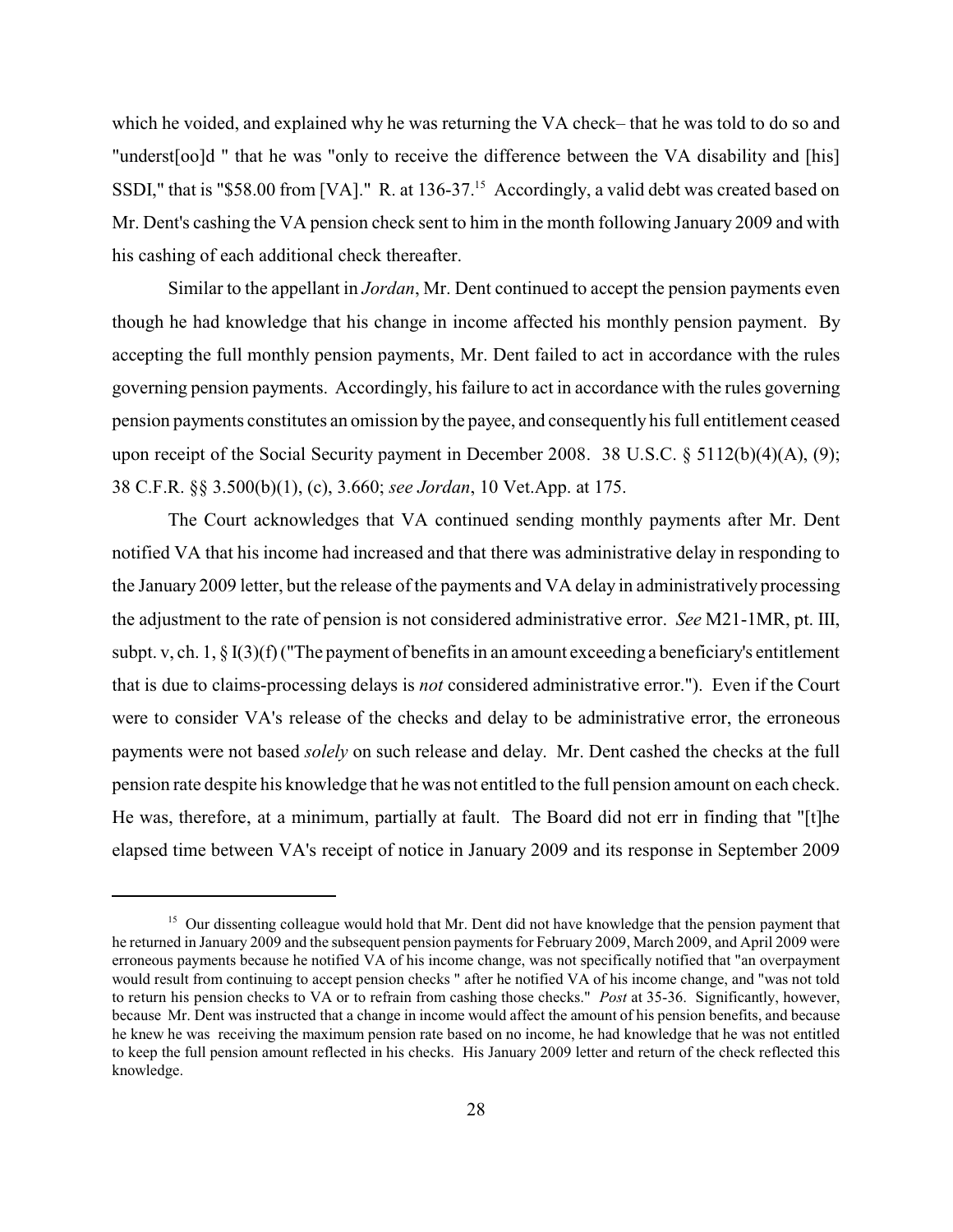does not change the fact the [v]eteran had knowledge, nor does it mitigate his responsibility." R. at 9. Therefore, the debt was valid and an overpayment was created.<sup>16</sup>

Similarly, the debt was valid from January 2009 until December 2009 because Mr. Dent accepted pension payments during this period despite having demonstrated knowledge that these payments were issued in error. In this regard, the Board found Mr. Dent at fault for the creation of the entire debt because he did not notify VA of the change in his income that resulted from the lumpsum payment of retroactive SSDI in April 2009. R. at 9. The Board also found that Mr. Dent had knowledge that his income exceeded VA pension limits in June 2009 because "a reasonable person would have entertained significant doubt as to continued entitlement to VA pension benefits after receipt of such an increase of SSA benefits." *Id*. Mr. Dent does not dispute that he failed to take action to notify VA of that payment. Accordingly, the Court holds that the Board's finding that VA does not bear sole responsibility for the erroneous payments is supported by an adequate statement of reasons or bases and the Board did not err in concluding that the debt was properly created.

Although Mr. Dent's January 2009 letter asked VA to confirm what amount of pension benefits he was allowed to retain and VA delayed in responding to his inquiry, Mr. Dent confirmed that he did not receive the December 2008 VA check back from VA subsequent to January 2009 and "assumed" that VA's continued delivery of the other checks meant that despite his receipt of the Social Security benefits he was entitled to receive the full amount of the VA check. R. at 16, 19. Although Mr. Dent stated that during his testimony before the Board in August 2011, he was

<sup>&</sup>lt;sup>16</sup> Our dissenting colleague is similarly troubled by the Agency's processing delay and notes the Board's concession that "VA failed to respond reasonably promptly." *Post* at 37-38. Our colleague states that low-income veterans, like Mr. Dent, are forced to pay for VA's delay. *Id*. Rather than treat such delay as an agency "error" as our colleague would, consideration of delay appears more appropriate in the context of VA's adjudication of the issue whether Mr. Dent is entitled to waiver of recovery of the overpayment. *See* 38 C.F.R. § 1.963 (2015) (discussing waiver of indebtedness when recovery "would be against equity and good conscience"). While the Nation's taxpayers through the actions of its legislators certainly intend for every veteran and veteran's family to receive every dollar intended to recognize their selfless service to the Nation, that generosity of spirit does not permit, as our colleague suggests, a veteran who knowingly accepts overpayments from his fellow citizens' tax dollars to keep them, as a matter of law, simply because the bureaucracy is not as efficient as it should be. While the VA pension programs are established to assist veterans, the Secretary also has a fiduciary responsibility to protect both the public fisc and the integrity of the Government programs. *See Rhodan v. West*, 12 Vet.App. 55, 58 (1998) (Holdaway, J., concurring) ("[I]t must be remembered that the Secretary is not merely representing the departmental interests, he is, in a larger sense, representing the taxpayers of this country and defending the public fisc from the payment of unjustified claims . . . . There is a duty to ensure that, insofar as possible, only claims established within the law are paid. The public fisc and the taxpayer must be protected from unjustified claims."). The Court expresses no opinion of the Secretary's use of his equity authority in this circumstance.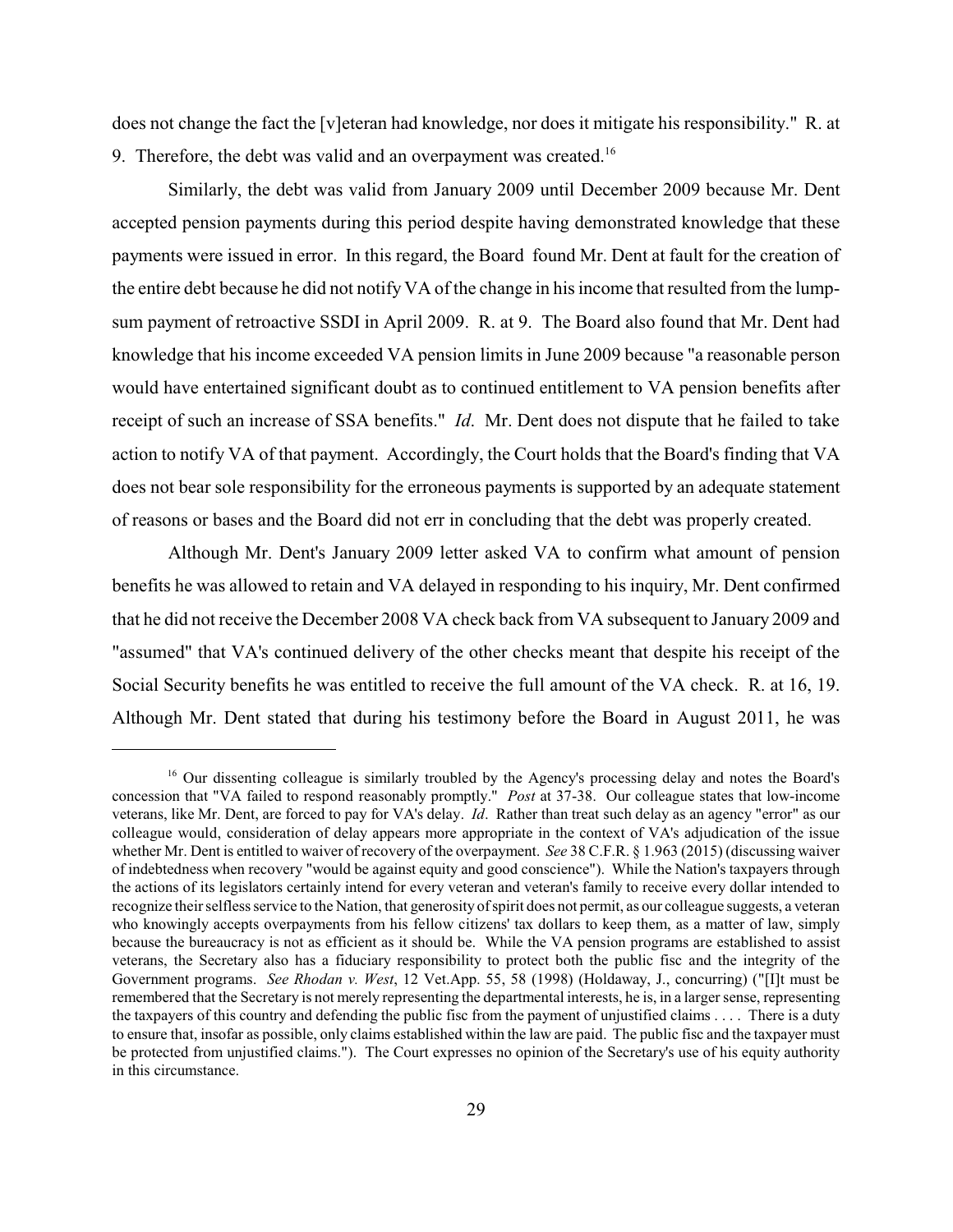confused, his January 2009 letter reflected his knowledge in January 2009 and provides a sufficient basis for the Board's finding of knowledge on his part. *See Caluza*, 7 Vet.App. at 506.

In light of the foregoing, the Court concludes that the Board did not err in its determination that Mr. Dent played a role in accepting the payments of non-service-connected pension benefits exceeding his entitlement, that the resulting debt was not solely due to VA administrative error, and that the debt was therefore properly created. The resulting overpayment is, therefore, subject to recovery. The matter is remanded for the Board to assign an appropriate effective date for the reduction and discontinuance of Mr. Dent's pension award in accordance with section 5112 and § 3.500. Specifically, as directed in § 3.500, the effective date "will be the earliest of the dates stated in these paragraphs unless otherwise provided." As discussed above, both  $\S 3.500(b)(1)$  and  $\S 3.660$ are applicable here, and the Board did not discuss  $\S 3.660$  or section 5112(A)(4).

### D. Amount of the Debt

Mr. Dent next argues that the Board clearly erred in not addressing the amount of the overpayment debt and that the Court, by virtue of his appeal of the related issue of the validity of the debt, should "decide [that] question of law despite the Board's failure to do the same." Appellant's Br. at 10. He argues that the amount of the debt claimed by VA as owed is invalid because it does not correspond to the amount of payments he received. *Id*. at 10-11. The Secretary disputes the contentions, argues that the amount of the debt was not challenged before the RO or the Board, and asserts that the Court lacks jurisdiction to decide that issue in the first instance. Secretary's Br. at 21-24. The veteran responds that his February 2010 Notice of Disagreement (NOD) expressly challenged the amount of the debt and that VA failed to act on that issue. Reply Br. at 3-4. Although he maintains that the Court has jurisdiction to address the amount of the debt in the first instance, he argues in the alternative that, if further factfinding is required, the Court should remand that issue to the Board for such factfinding and adjudication. *Id*. at 4.

The Court agrees with the veteran that the February 2010 NOD encompassed the issue of the amount of the debt, but disagrees that at this time the Court initially addressing that issue is the proper course of action to be taken. The RO issued a decision in December 2009 finding that an overpayment existed and calculating the amount of the reduction of the appellant's monthly pension amount effective January 1, 2009, and the discontinuing pension benefits effective May 1, 2009.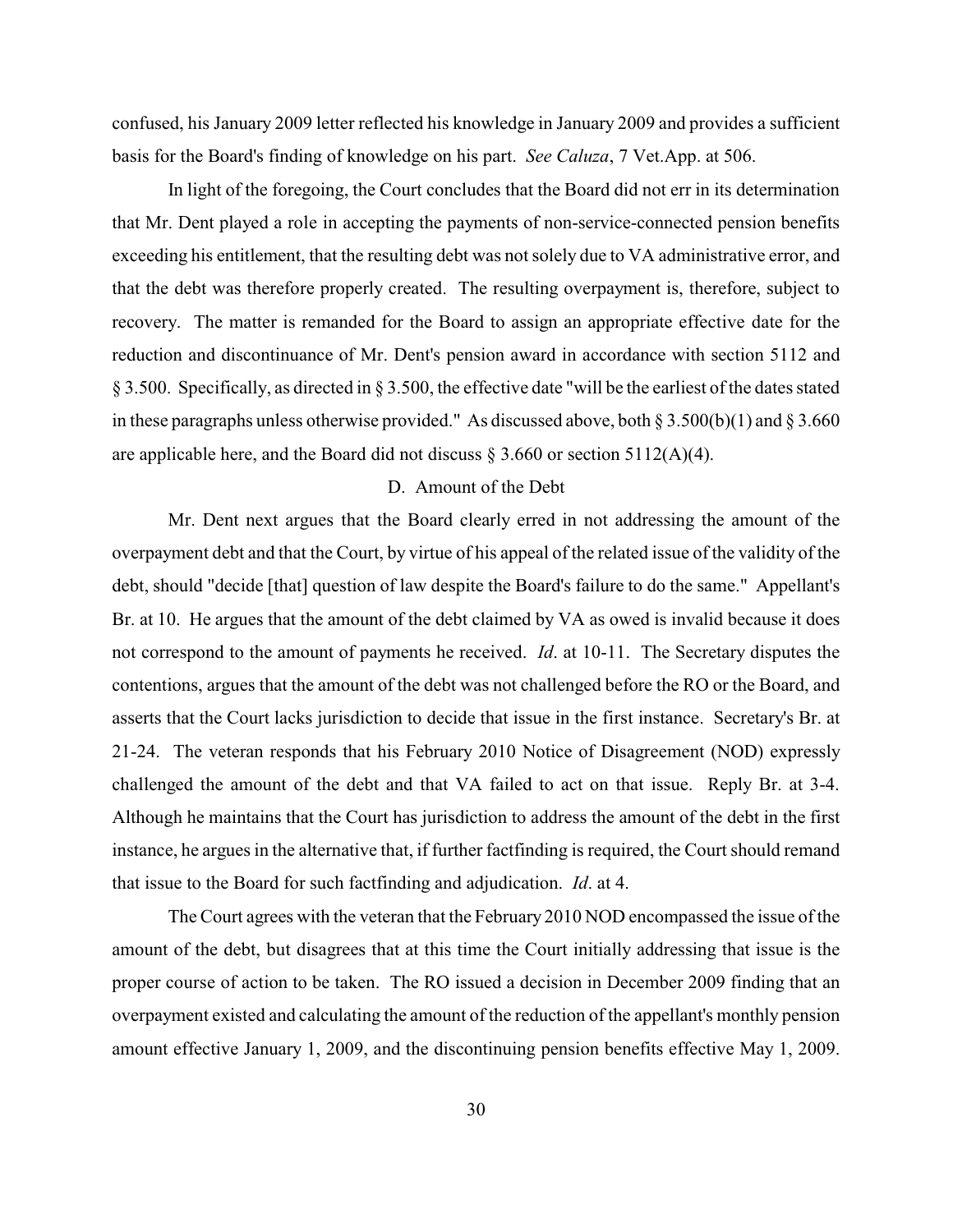R. at 82-83. On January 15, 2010, the Debt Management Center notified the appellant that his debt was \$11,538. R. at 627 ("[Y]ou were paid \$11,538.00 more than you were entitled to receive."). The appellant's February 2010 NOD contained a clear expression of disagreement with the RO's calculation of the debt amount, which was sufficient to initiate an appeal of that issue. R. at 77 ("I feel I should only have to pay back the money paid to me after the letter I received in September [2009]."); *see Jarvis v. West*, 12 Vet.App. 559, 562 (1999) (reviewing the language and context of an NOD to determine its scope); *see also* 38 C.F.R. § 20.201 (2015) (requiring that an NOD be written "in terms which can be reasonably construed as disagreement with [an adverse AOJ] determination and a desire for appellate review"). Yet, the RO failed to recognize his disagreement as to the amount of the debt and issued an SOC in September 2010 that only addressed the validity of the debt. R. at 47-69; *see* 38 C.F.R. § 1.911(c) (explaining that a debtor "has the right to informally dispute the existence or amount of the debt, to request waiver of collection of the debt, to a hearing on the waiver request, and to appeal the [VA] decision underlying the debt," all of which "can be exercised separately or simultaneously"). The RO's failure to issue an SOC as to the disputed amount of the debt means that that issue was not finally decided by the RO and is still pending below. *See* 38 U.S.C. § 7105(d)(1) (stating that, after the AOJ receives a timely NOD, it "will take such development or review action as it deems proper" and, "[i]f such action does not resolve the disagreement," it "shall prepare a[n SOC]"); *Tablazon v. Brown*, 8 Vet.App. 359, 361 (1995) (holding that the RO's failure to issue an SOC prevented the disputed RO decision from becoming final and appealable to the Board and the claim therefore remained pending). Accordingly, the Board erred in failing to recognize the status of the issue when it simply stated that "the claims file does not specify the exact amount of the overpayment calculated by the RO." R. at 4.

Contrary to the veteran's contentions, the proper remedy in such a situation is not for the Court to decide this fact-specific issue in the first instance or to remand it to the Board for initial adjudication. *See* Appellant's Br. at 10-11; ReplyBr. at 3-4. Rather, the appropriate course of action is to remand that issue to the Board with instructions to further remand it to the RO for issuance of an SOC that includes the exact amount of the debt and an explanation as to how it was calculated. *See Fenderson v. West*, 12 Vet.App. 119, 132 (1999) (holding that the Board's finding that a matter was not before it because a Substantive Appeal had not been filed was error and determining that,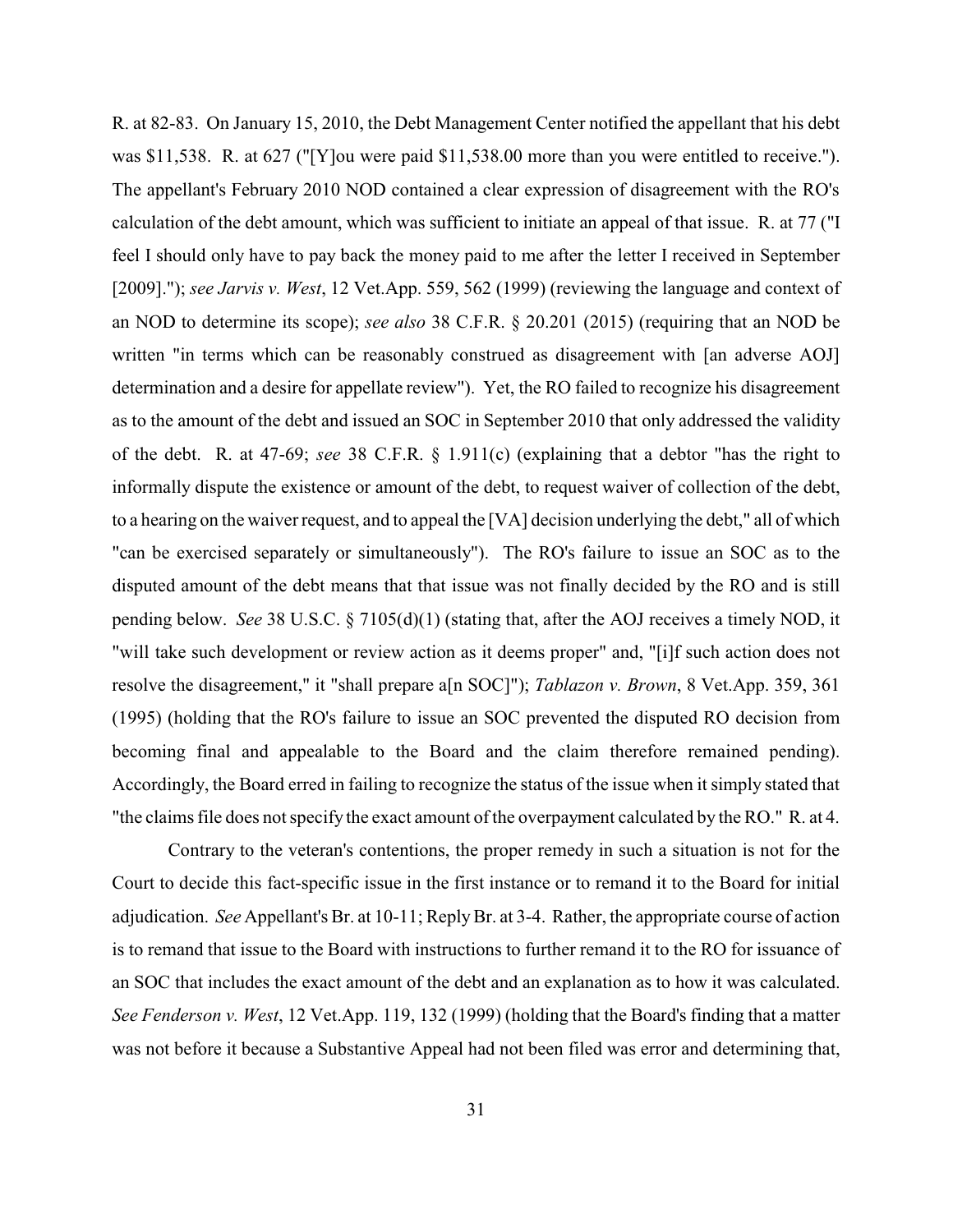because a timely NOD had been submitted and the RO never responded by issuing an SOC as required by law and regulation, the proper remedy was to vacate the Board decision as to the matter and remand to the Board "for appropriate procedural compliance, specifically the issuance of an SOC"); *see also Manlicon v. West*, 12 Vet.App. 238, 240-41 (1999) (holding that, because the appellant had filed an NOD, "the Board should have remanded that issue to the RO, not referred it there, for issuance of [an] SOC"). Accordingly, the debt continues to be in litigation until the amount of the debt is finally determined. *See* 38 C.F.R. § 1.910(b)(1) (2015).

On remand, Mr. Dent is free to present any additional arguments and evidence in accordance with *Kutscherousky v. West*, 12 Vet.App. 369, 372-73 (1999) (per curiam order). *See Kay v. Principi*, 16 Vet.App. 529, 534 (2002). The Court reminds the Board that "[a] remand is meant to entail a critical examination of the justification for [the Board's] decision," *Fletcher v. Derwinski*, 1 Vet.App. 394, 397 (1991), and must be performed in an expeditious manner in accordance with 38 U.S.C. § 7112.

#### **III. CONCLUSION**

Upon consideration of the foregoing, the portion of the April 30, 2013, Board decision finding that the overpayment debt against Mr. Dent was validly created is AFFIRMED. The pending issue of the proper debt amount, in addition to the assignment of an appropriate effective date for the reduction and discontinuance of the pension award, is REMANDED to the Board with the instruction to further remand it to the RO for issuance of an SOC.

BARTLEY, *Judge*, concurring in part and dissenting in part: I dissent from part II.C of the decision because no debt was validly created between January 2009 and April 2009. During that period Mr. Dent fulfilled all legal requirements by notifying VA of his income change. Given VA's failure to promptly reduce his pension payment after such notification, or to communicate that he should return subsequently received checks, he had no knowledge that continued receipt of pension at an unadjusted rate was wrong. Consequently, VA's continued payments at the same rate between January 2009 and April 2009, after VA received notice of Mr. Dent's changed income, is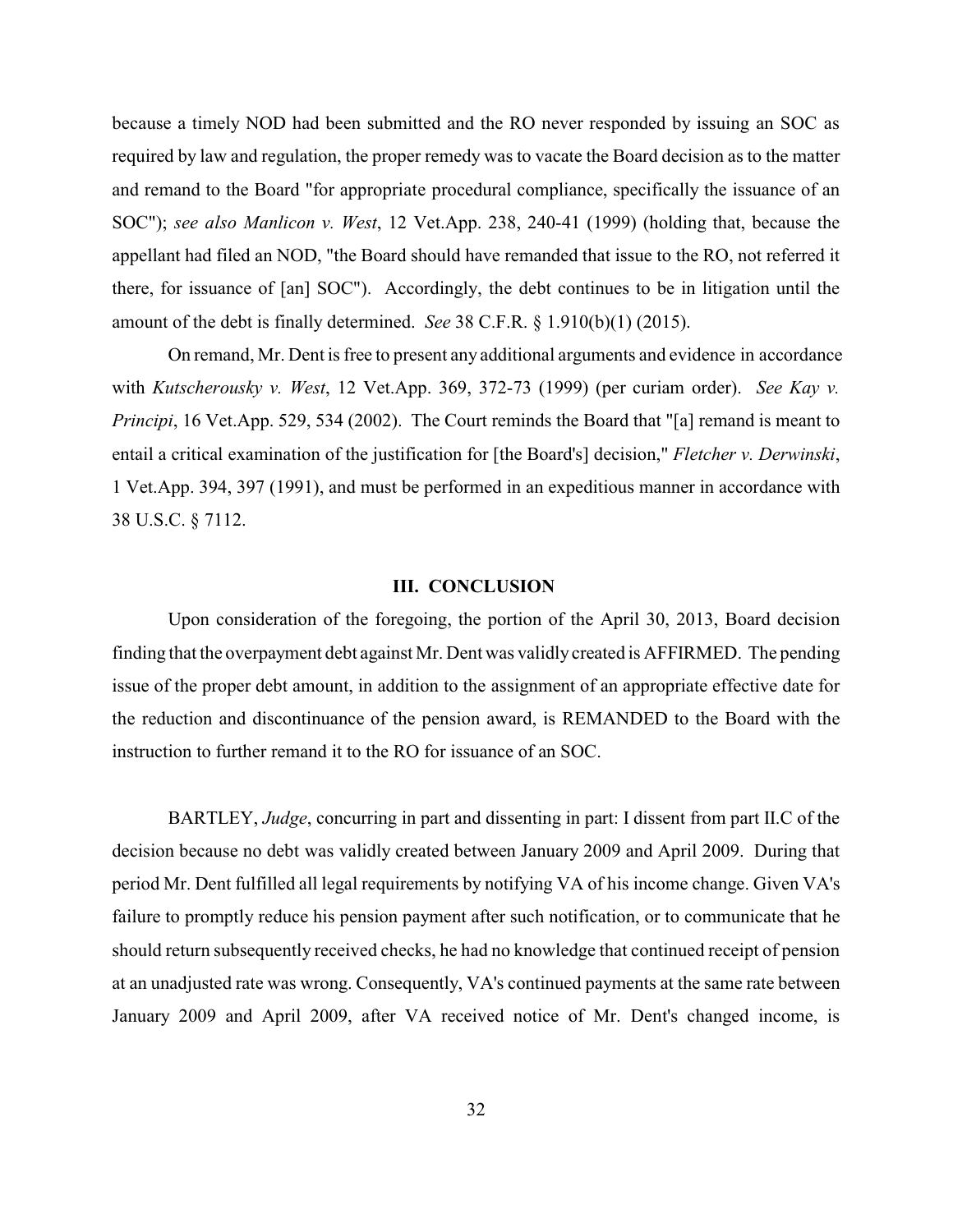administrative error solely due to VA inaction in processing the veteran's income information and in failing to communicate with him.

Pursuant to 38 U.S.C. § 5112(b)(9) and (10), a debt is created when an "erroneous award" of benefits is "based on an act of commission or omission by the beneficiary, or with the beneficiary's knowledge." *See* 38 C.F.R. § 3.500(b). A debt is not created when such award is "based solely on administrative error or error in judgment." *Id.*; G.C. Prec. 2-90. As to whether there was "an act of commission or omission by the beneficiary," the law requires that an individual who has applied for or receives pension "promptly *notify* the Secretary whenever there is a material change in the annual income of such applicant or recipient." 38 U.S.C. § 1506(3) (emphasis added); *see* 38 C.F.R. § 3.277(b)(1) (2015) (requiring that pension applicants and recipients "*notify* the Secretary of any change affecting entitlement," including changes in income (emphasis added)). Mr. Dent took the precise action legally required of him by statute and VA regulation, promptly notifying VA in January 2009 of his changed income. There is no legal requirement other than notification placed on pension recipients when their income changes. *See generally* VETERANS' BENEFITS: IMPROVED MANAGEMENTWOULDENHANCEVA'SPENSIONPROGRAM,GOV'T ACCOUNTABILITY OFFICE 5 (Feb. 2008) [hereinafter 2008 GAO REPORT] (explaining that "[p]ensioners are required to *report* any changes in income, dependency, or other relevant circumstances to VA so that benefit levels can be adjusted accordingly" and that "[p]ensioners are required to *inform* VA of any changes in their circumstances . . . that could affect their eligibility or benefit levels" (emphasis added)). At that point, veterans rely on VA to recalculate their pension benefits and inform them of any change in pension rate.

Not only did Mr. Dent comply with the applicable statutes and VA regulations, he complied with each and every instruction he received from VA. When Mr. Dent applied for pension, he was instructed to "give [VA] a copy" of any monthly benefit award letter to "help [VA] determine the amount of benefits [he] should be paid." R. at 353. Then, when initially awarded pension, the RO informed him that (1) his pension rate *"may be affected* by any changes in the amount of [that] income," VA Form 21-8768 (emphasis added); and (2) he was "responsible to *tell* [VA] right away if [his] income or the income of [his] dependents change[d]," including via receipt of SSA benefits (R. at 150; *see also* VA Form 21-8768 ("You are required to *report* the total amounts and sources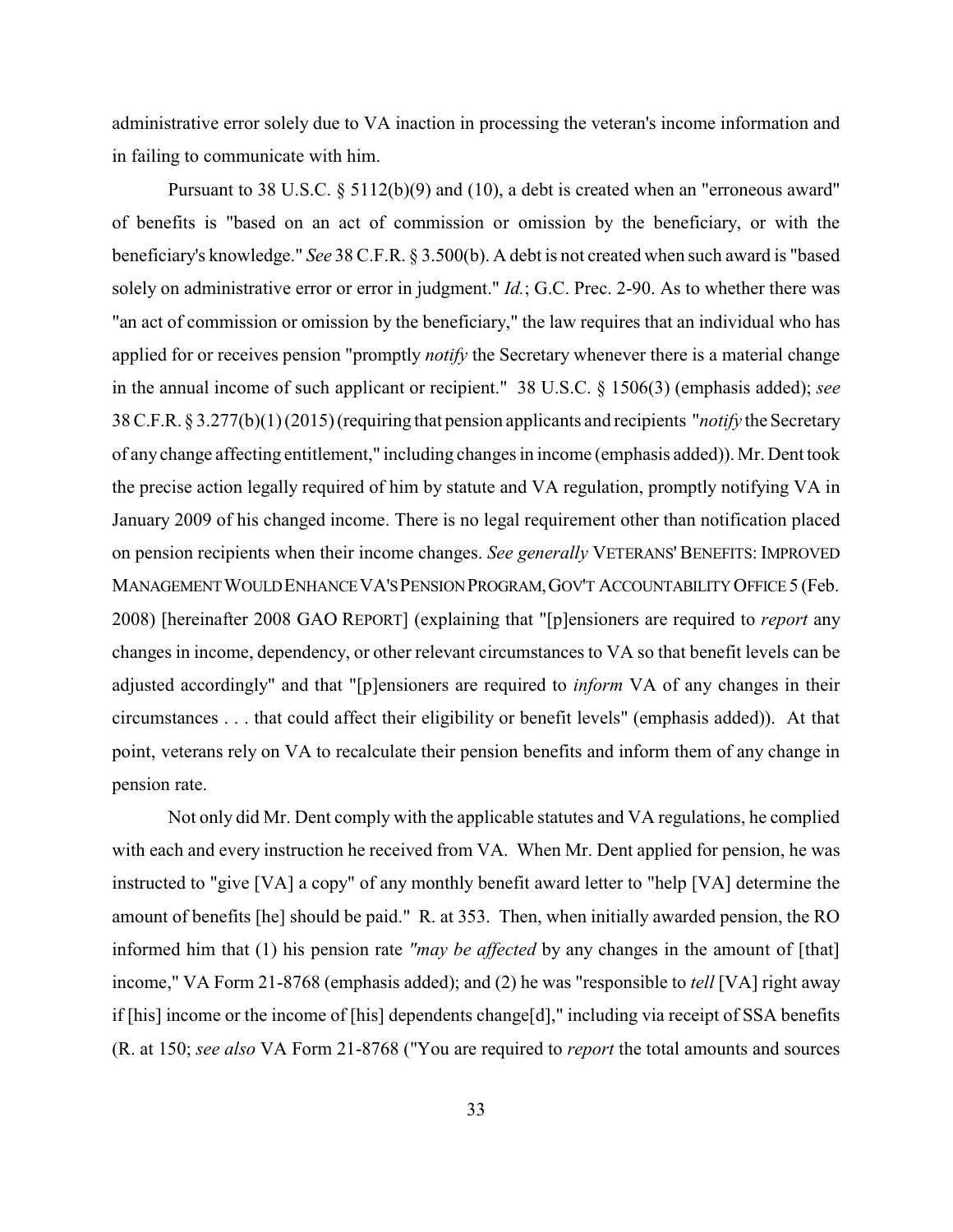of all income. . . . *Notify* us immediately if there is a change in any condition affecting your right to continued payments.")). He was also informed that "*[f]ailure to notify* [VA] of [income] changes immediately will result in an overpayment which is subject to recovery" (VA Form 21-8768) (emphasis added).

As the Board found, Mr. Dent promptly took appropriate action in January 2009 to notifyVA of the December 2008 award of SSA benefits as required. R. at 9; *see* R. at 117-37. Per statute (38 U.S.C. § 1506(3)), VA regulation (38 C.F.R. § 3.277(b)(1)), and VA instructions (R. at 148-52, 353; VA Form 21-8768) and contrary to the Board's (R. at 9) and the majority's conclusions (*ante* at 28), no further action was required of him in January 2009. Because he fully complied with the applicable statutes, VA regulations, and instructions relevant to changes in income for VA pension beneficiaries, it cannot be said that the erroneous award of pension benefits was even in part based on an act of commission or omission by Mr. Dent. *See* 38 U.S.C. § 5112(b)(9); 38 C.F.R.  $§$  3.500(b)(1).

As to whether Mr. Dent had "knowledge" that his VA pension payments between January 2009 and April 2009 were erroneous, the Board (R. at 9) and the majority, *ante* at 27, found that he had knowledge in January 2009 that, even after he had notified VA of his changed income, his continued receipt of pension benefits at an unadjusted rate would result in an overpayment that would ultimately be subject to recovery. But, as explained above, Mr. Dent was informed only that failure to *notify* VA of an income change would result in a recoverable overpayment. VA Form 21- 8768 ("Failure to notify [VA] of [income] changes immediately will result in an overpayment which is subject to recovery."). At no point was he expressly or impliedly informed that an overpayment would result from continuing to accept pension checks after having fulfilled the notification requirement. Nor was he expressly or impliedly informed that he should take any action other than or in addition to informing VA of the income change. He was not told to return his pension checks to VA or to refrain from cashing those checks.<sup>17</sup>

 $17$ The fact that Mr. Dent was initially awarded the maximum amount of pension does not confer knowledge that a subsequent income change would necessarily result in a lower pension rate. At most, that fact indicates that Mr. Dent knew that he would not be entitled to receive a higher pension rate and that he should disclose any income change to VA for it to determine whether an adjustment was warranted. Again, this is precisely what Mr. Dent did in this case.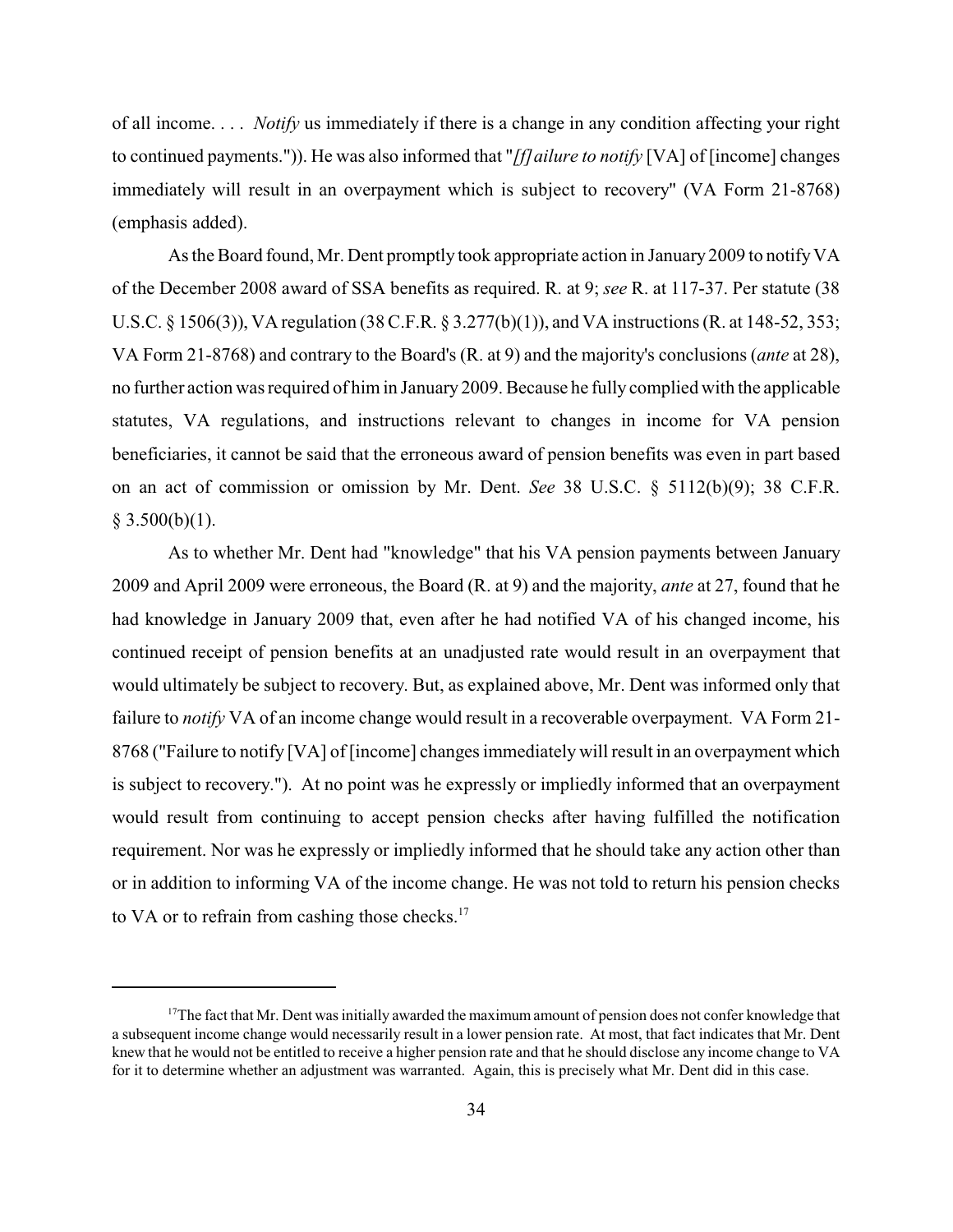Although the majority draws parallels between Mr. Dent and the beneficiary in *Jordan v. Brown*, Ms. Jordan was "plainly instructed" that remarriage would "terminate" her benefit entitlement and that any checks received subsequent to a remarriage were to be "returned" to VA. *See Jordan v. Brown,* 10 Vet.App. 171, 174-75 (1997). The Court in *Jordan* therefore reasoned that her "[p]rofessed ignorance of the applicable regulations" and "admission that the included and relevant materials were not read" foreclosed a finding of sole VA administrative error because knowledge of those rules could be imputed to her. *Id*. However, unlike Ms. Jordan, Mr. Dent was not instructed at the time that he was awarded VA benefits, or at any other time, that he should return or refrain from cashing pension checks received after he notified VA, or that a change in income would necessarily reduce his pension benefits. Nor was he informed that there would be a detrimental consequence for continuing to cash pension checks that VA erroneouslysent to him after he took the legally required steps to notify the Agency of his income change. R. at 148-52; VA Form 21-8768. Thus, knowledge that a debt would be created if he cashed subsequent checks after timely notifying VA of an income change–a consequence not delineated in applicable statutes and regulations or in any communication sent to Mr. Dent–cannot be imputed to him.

The lack of plain instructions to Mr. Dent contrasts sharply with the clear instructions provided to Ms. Jordan. Ms. Jordan's case illustrates that VA is able to inform veterans and beneficiaries when action beyond disclosure of a change is necessary. *See Jordan*, 10 Vet.App. at 174. VA's lack of clear guidance in this case resulted in Mr. Dent's confusion about the effect of the December 2008 SSA award on his VA pension benefits. This confusion is evinced by his January 2009 letter asking VA to confirm his pension rate (R. at 136), his repeated efforts to attempt to clarify that matter (R. at 14-16, 43-44, 77-78, 626), and the conflicting responses he received  $(id.)$ .<sup>18</sup> Such confusion does not meet the definition of "knowledge" in that it does not reflect "[a]n awareness or understanding of a fact or circumstance" or "a state of mind in which a person has no substantial doubt about the existence of a fact." *Ante* at 23 (citing BLACK'S LAW DICTIONARY 950

<sup>&</sup>lt;sup>18</sup>Such confusion is surely reasonable given VA's complex rules regarding how to calculate countable income for VA pension purposes. *See* 38 C.F.R. §§ 3.271-272. For example, although recurring benefit payments are generally counted as income, *see* 38 C.F.R. § 3.271(a)(1), some recurring SSA payments are excluded, *see* 38 C.F.R. § 3.272(a); M21-1MR, pt. V, subpt. iii, ch. 1, § B(1)(k). VA regulations outline at least 23 types of proceeds or expenses that may be excluded or deducted, respectively, from countable income. *See* 38 C.F.R. § 3.272(b)-(x).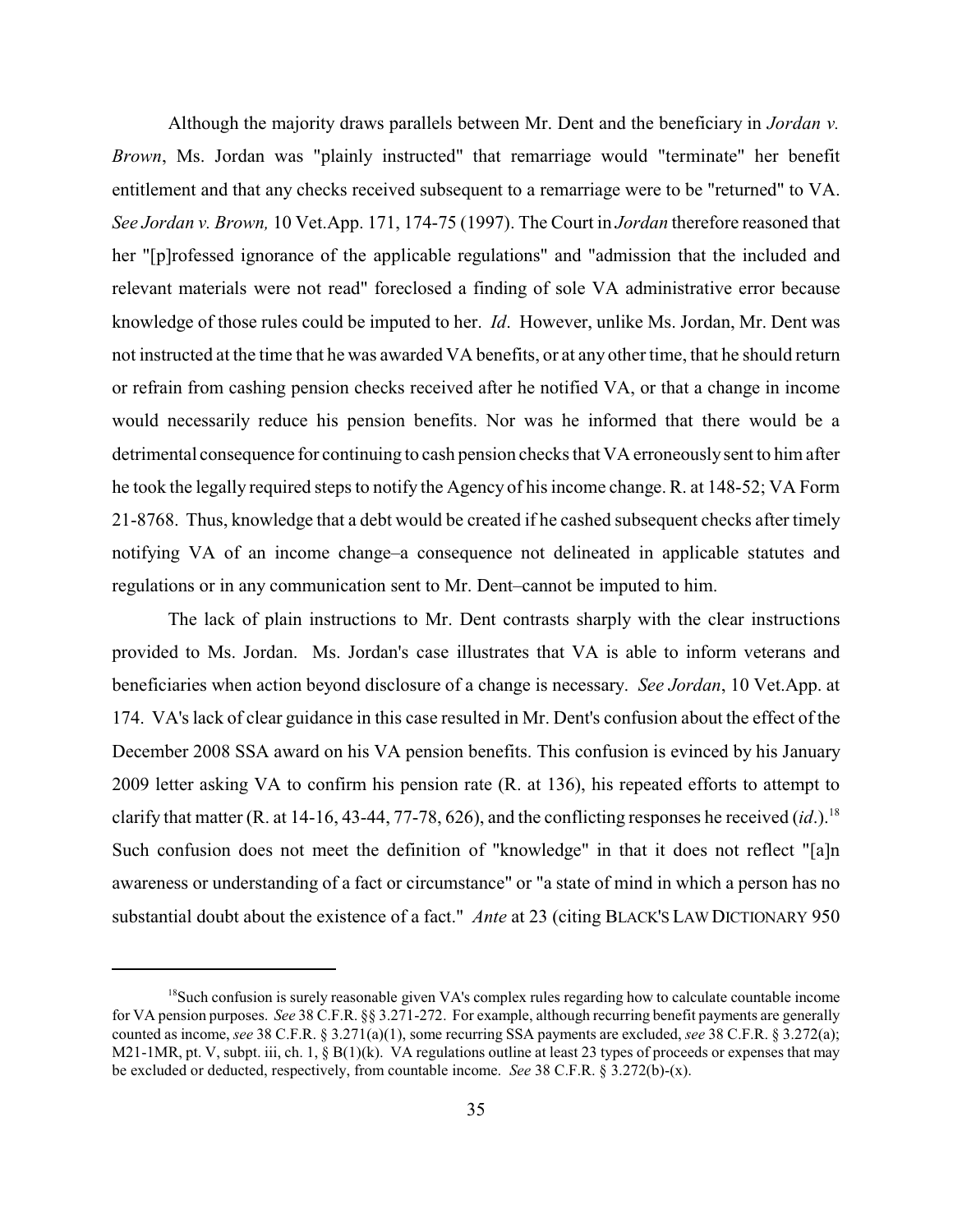(9th ed. 2009). To the contrary, Mr. Dent's actions, testimony, and letters all reflect substantial doubt as to his appropriate pension rate after the December 2008 SSA award.

In such a situation, VA's "liberal policy" of assuming all fault for erroneous payments that cannot "clearly be ascribed to the beneficiary" must control. G.C. Prec. 2-90 ("Whenever the evidence of record [is] equally susceptible of being interpreted as showing a lack of knowledge by the beneficiary and as showing that he or she knew but failed to disclose material facts to [] VA, the doubt [will] be resolved in the beneficiary's favor."). Thus, the Board erred in finding that Mr. Dent had knowledge that he was receiving erroneous award payments between January 2009 and April 2009, and that a debt was properly created during that period. To the contrary, those erroneous payments were made without Mr. Dent's knowledge. *See* 38 U.S.C. § 5112(b)(9); 38 C.F.R.  $§ 3.500(b)(1).$ 

The majority's citation to a self-serving internal VA rule, that processing delays and continued payment of benefits following a veteran's notification of income change is not administrative error, is troubling. *Ante* at 28; *see Harvey v. Shinseki*, 24 Vet.App. 284, 290 (2011) (characterizing a four-month processing delay as administrative error); M21-1MR, pt. III, subpt v, ch. 1,  $\S$  I(3)(f) ("The payment of benefits in an amount exceeding a beneficiary's entitlement that is due to claims-processing delays is *not* considered administrative error."). This provision forces lowincome veterans such as Mr. Dent to bear the hardship of a debt that must be repaid even though they complied with all VA legal and instructional requirements. In essence, they are forced to pay for VA's failure to communicate consequences to veterans and to promptly respond to veterans' income disclosures. *See* VA OFFICE OF INSPECTOR GENERAL, AUDIT OF PENSION PAYMENTS 4, 11 (Sept. 4, 2013) [hereinafter 2013PENSIONAUDIT] (finding an average 15-month delay in processing changes to running awards of pension, even though 70% of those changes could be "processed immediately upon receipt"); *accord* VA OFFICE OF INSPECTOR GENERAL, REVIEW OF PENSION MANAGEMENT CENTERS 4 (Mar. 30, 2011) (finding that processing of income verification matches were "not adequate or timely").

Contrary to the majority's assertion, I am not insensitive to the Secretary's fiduciary duty to protect the public fisc. *See ante* note 16. Rather, I believe that acknowledging as administrative error delay and failure to communicate with veterans, such as Mr. Dent experienced, ultimately